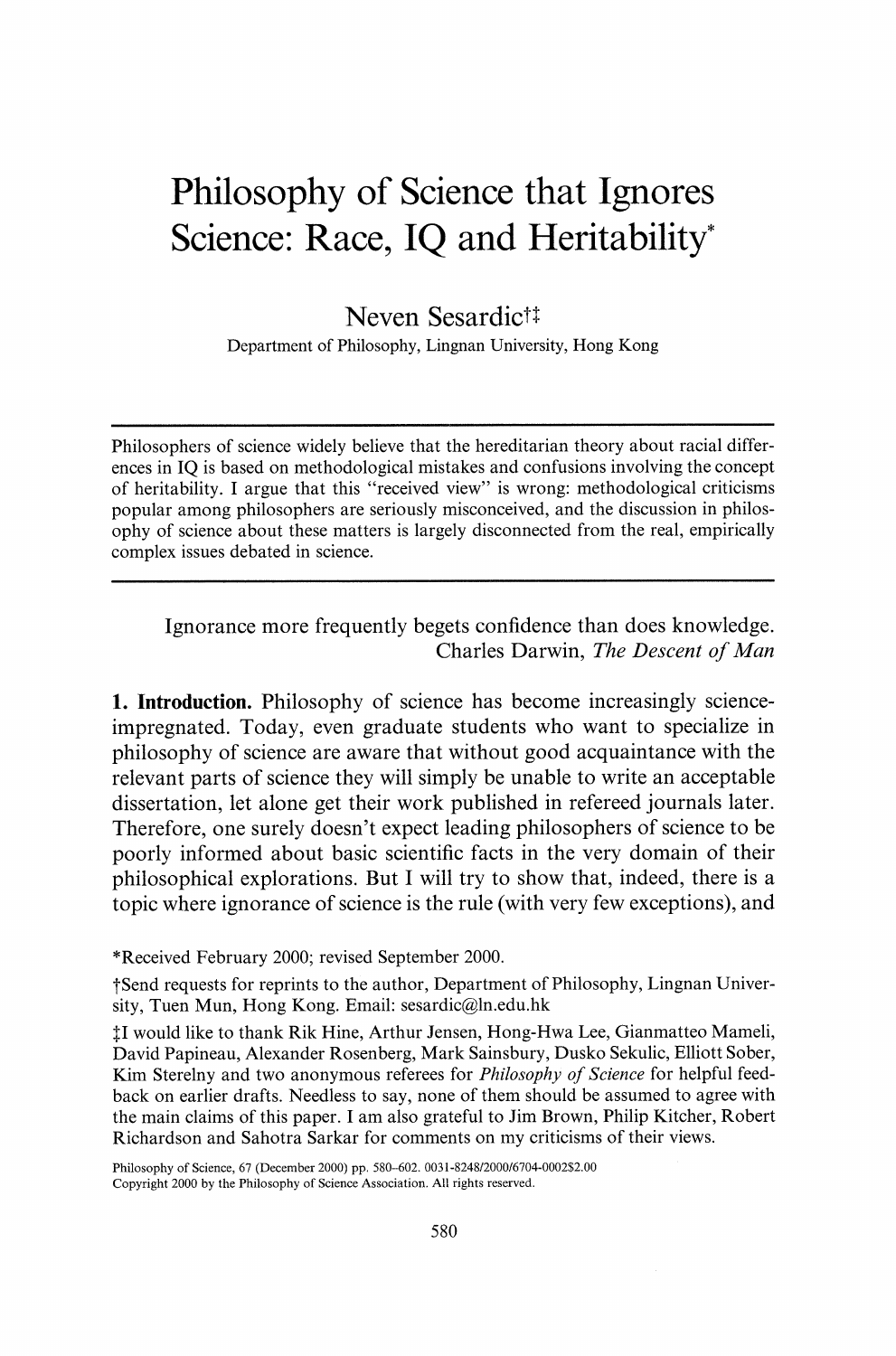**where prominent philosophers of science systematically defend claims that crumble as soon as they are confronted with the pertinent scientific literature. The topic in question is the explanation of racial differences in IQ. In trying to document my thesis, I will obviously have to analyze and evaluate arguments about some substantive issues but I will not commit myself to any of the main rival views in the debate. My goal is merely to disclose the docta ignorantia reigning in this small segment of contemporary philosophy of science.** 

#### **2. The "Master Argument."**

**2. 1. Whence Between-Group Heritability? Many philosophers of science think that there is one particular argument that pinpoints the fundamental weakness in the proposed genetic explanation of the black-white IQ difference. The argument says that the proponents of the genetic hypothesis about the interracial gap in IQ arrive at their conclusion by using a blatantly fallacious inference. The suggestion is that Arthur Jensen and the authors of the Bell Curve believe (wrongly) that from the claim that IQ is highly heritable among whites and among blacks it immediately follows that the difference in IQ between whites and blacks is also heritable. Once the mistake is diagnosed, we are told, the genetic hypothesis loses all its credibility. Here are some characteristic quotations:** 

**... the existence of significant heritability for IQ within the populations that have been studied does not imply that average IQ differences between races are in whole or in any part due to genetic differences.... Various writers-the most prominent being Arthur Jensen** . . . — have taken the heritability of IQ to show that these dif**ferences must have a genetic base. No such conclusions follow. (Papineau 1982, 97)** 

**On the basis of evidence supporting a high heritability value within a subpopulation, Jensen infers that heritability will be (correspondingly?) high in the population as a whole, and that variation between groups has a (correspondingly?) high genetic basis. ... But there is no intrinsic connection between the magnitude of the heritability within groups and the magnitude of between-group differences. (Richardson 1984, 401, 406)** 

**Arthur Jensen's 1969 article in the Harvard Educational Review started off a current controversy by arguing from heritability within whites to genetic differences between whites and blacks. In 1970 Richard Lewontin gave a graphic example that illustrates why this is a mistake. (Block 1995, 110)** 

**The [hereditarian] argument is based on the assumption that if IQ has high [heritability] in two different populations, then it can be con-**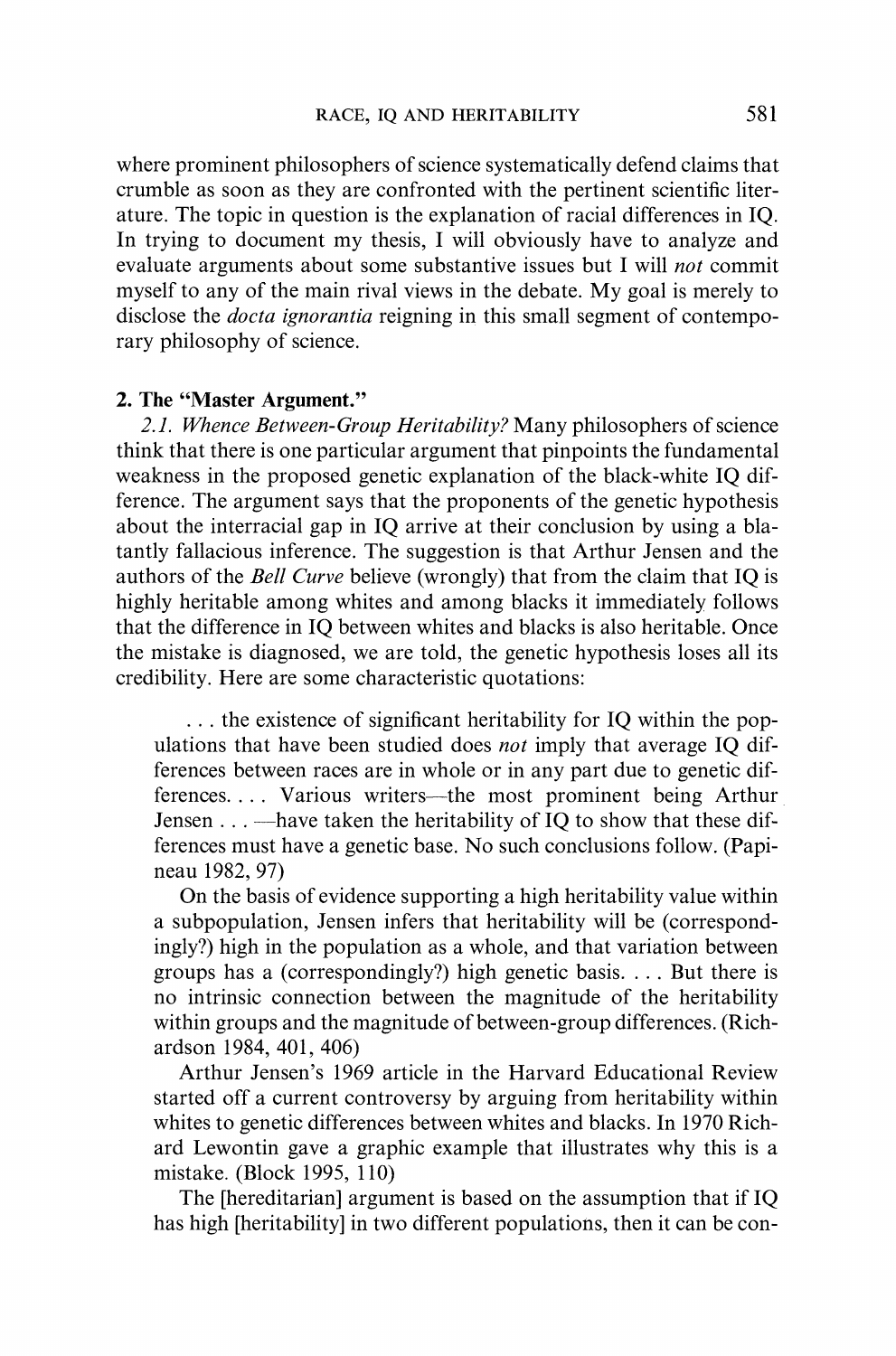**cluded that the difference in mean IQ between the two populations also has a high group heritability. (Sarkar 1998, 93)** 

**See also Daniels 1976, 143-144, 173-174.** 

**Helen Longino appears to subscribe to the same view because she finds Richardson's analysis "persuasive" and "compelling." (Longino 1990, 8- 9) Since the same argument also occupies a central place in Block (1995), and since Philip Kitcher describes Block's article as "the single best diagnosis of the flaws of Richard Herrnstein and Charles Murray's The Bell Curve" (Kitcher 1998, 51), it seems fair to include Kitcher among those who endorse it.1** 

**The simple argument that has impressed philosophers of science so much2 was first used by Richard Lewontin ([1970] 1976) in his criticism of Jensen. Ever since, Jensen's views have been routinely dismissed by rehearsing Lewontin's well-known example with two handfuls of seed taken from the same, genetically heterogeneous sample and then planted in two different soils (rich and poor in nutrients): as a result, the phenotypic differences within each of the two groups of plants will be 100 percent heritable, but the difference between the two groups will be entirely due to differences in two environments (zero heritability). The moral triumphantly drawn from that example is: "You just cannot establish between-group heritability on the basis of within-group heritability!" Indeed, this is correct. The only question is whether Jensen was really unaware of that elementary truth.** 

**Richardson for one found it amazing that Jensen could have been so "blind." And he offered the following explanation:** 

**How might we explain this blindness on Jensen's part? It is exactly**  here that the point that his doctrine is a racist doctrine—as it mani**festly is-enters in. The latent racism explains the persistence of the view despite its manifest untenability on scientific grounds. (Richardson 1984, 407)** 

**It is regrettable that philosophers are not more cautious before they resort to the heavy artillery of political accusations. If it seems that a respected scholar has been "blind" about something very simple and elementary, minimal fairness requires that you think twice (and read twice) in order to make sure that perhaps it was not you who misunderstood the person in question. I will try to show that in this particular case Richard-**

**<sup>1.</sup> Here is another consideration showing that the inclusion of Kitcher is justified: Rose, Lewontin and Kamin (1984, 117-118) use the same argument against Jensen, and Kitcher describes their chapter on intelligence as "brilliant", "lucid", "thorough" and "devastating." (Kitcher 1984, 9)** 

**<sup>2.</sup> As a referee for Philosophy of Science said: "This argument has become practically canonical in our profession."**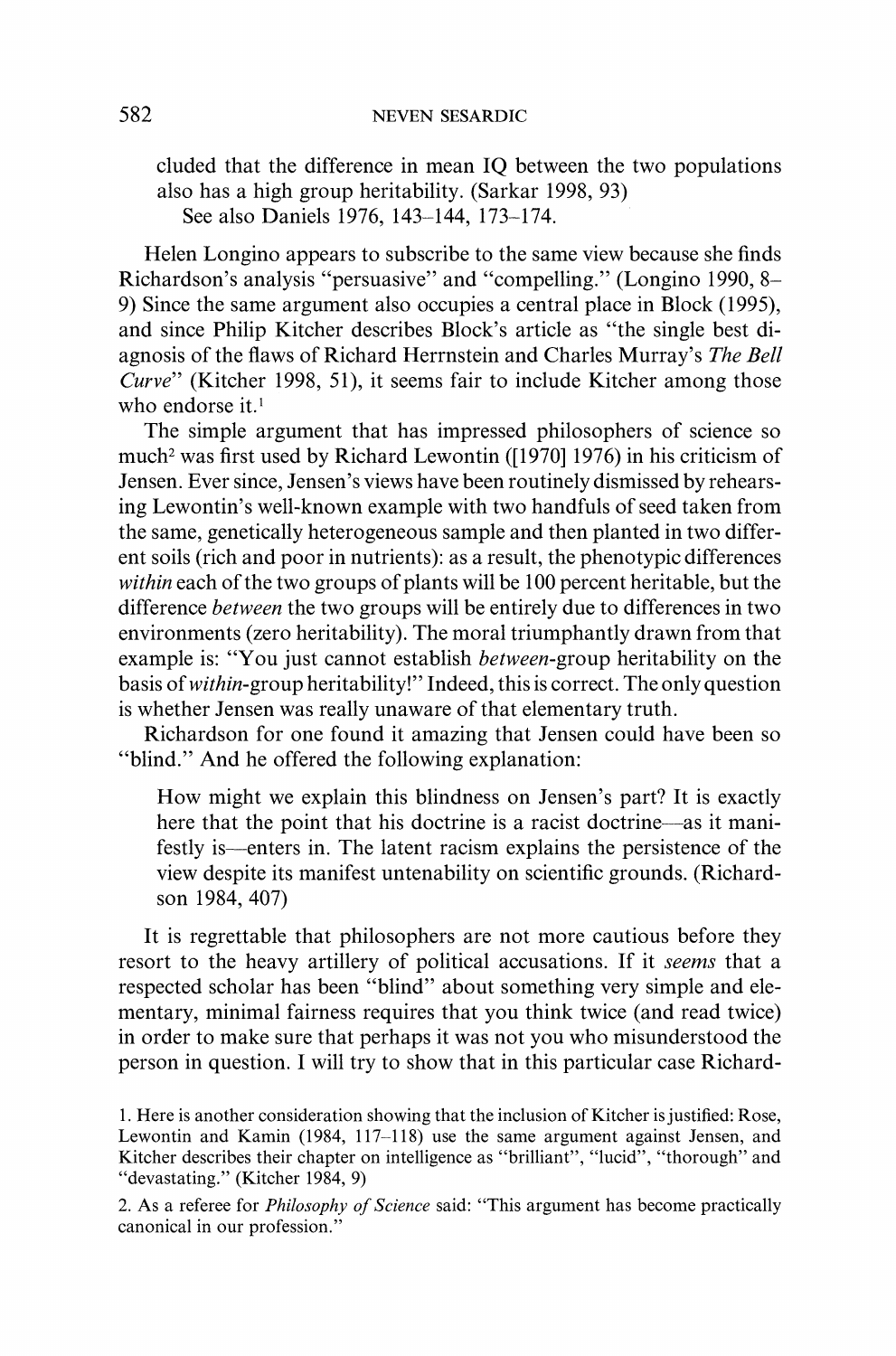**son jumped the gun, and that a closer look at the texts resolves the problem in a way that does not necessitate a speculation about Jensen's political motives. More generally, I will claim that Lewontin's "master argument" is really a red herring that has directed the philosophical discussion away from the real issues for the last thirty years.** 

**Let me start by describing three possible ways of arguing from WGH (within-group heritability) to BGH (between-group heritability).** 

- **(H1) High WGH entails a non-zero BGH.**
- **(H2) High WGH, by itself, inductively establishes a non-zero BGH.**
- **(H3) High WGH, together with some collateral empirical information,inductively establishes a non-zero BGH.**

While serious hereditarianism actually involves commitment to H<sub>3</sub>, Le**wontin and the philosophers of science following in his footsteps have**  persistently criticized  $H_1$  (or occasionally  $H_2$ ), with the unfortunate result **that they simply never managed to get in contact with the real hereditarian**  argument (which aims to support  $H_3$ ).

**When Lewontin says, for example, that "[t]he fundamental error of Jensen's argument is to confuse heritability of a character within a population with heritability of the difference between two populations" (Lewontin 1976, 89; italics added), or that "[t]here is, in fact, no valid [sic] way to reason from [WGH] to [BGH]" (Rose, Lewontin, and Kamin 1984,**  118), this only makes sense as an attack on H<sub>1</sub>. Again, his assertion that **"[t]he genetic basis of the difference between two populations bears no logical or empirical relation to the heritability within populations and cannot be inferred from it . . . " (Lewontin 1976, 89; italics added) is best**  understood as a criticism of  $H_1$ , or perhaps  $H_2$ . Furthermore, accusing **Jensen of the "manifestly incorrect claim" (Lewontin 1975, 399) and "elementary error" (402) sounds more like suggesting an outrageous, inexcusable blunder (like H1) than like disputing a fairly complex, empirically**  based bit of reasoning (like H<sub>3</sub>) where there might be room for disagree**ment among reasonable and competent people.** 

**Finally, and most importantly, the very fact that Lewontin thinks that he can disprove a connection between WGH and BGH by merely using his famous example with two handfuls of seed (Lewontin 1976, 89; Rose, Lewontin and Kamin 1984, 118; see also Block 1995, 110) shows that the**  target here cannot be H<sub>3</sub>. For, although his thought experiment does per**suasively demonstrate the logical fallaciousness of any attempt to imme**diately *derive* non-zero BGH from high WGH (à la H<sub>1</sub>), it is by itself **irrelevant for the evaluation of a much more sophisticated hypothesis3**   $(embodied in H<sub>3</sub>)$ .

**3. In fairness to Lewontin, it should be pointed out that, besides discussing heritability, he does also briefly address the question whether "the lack of effect of correction for**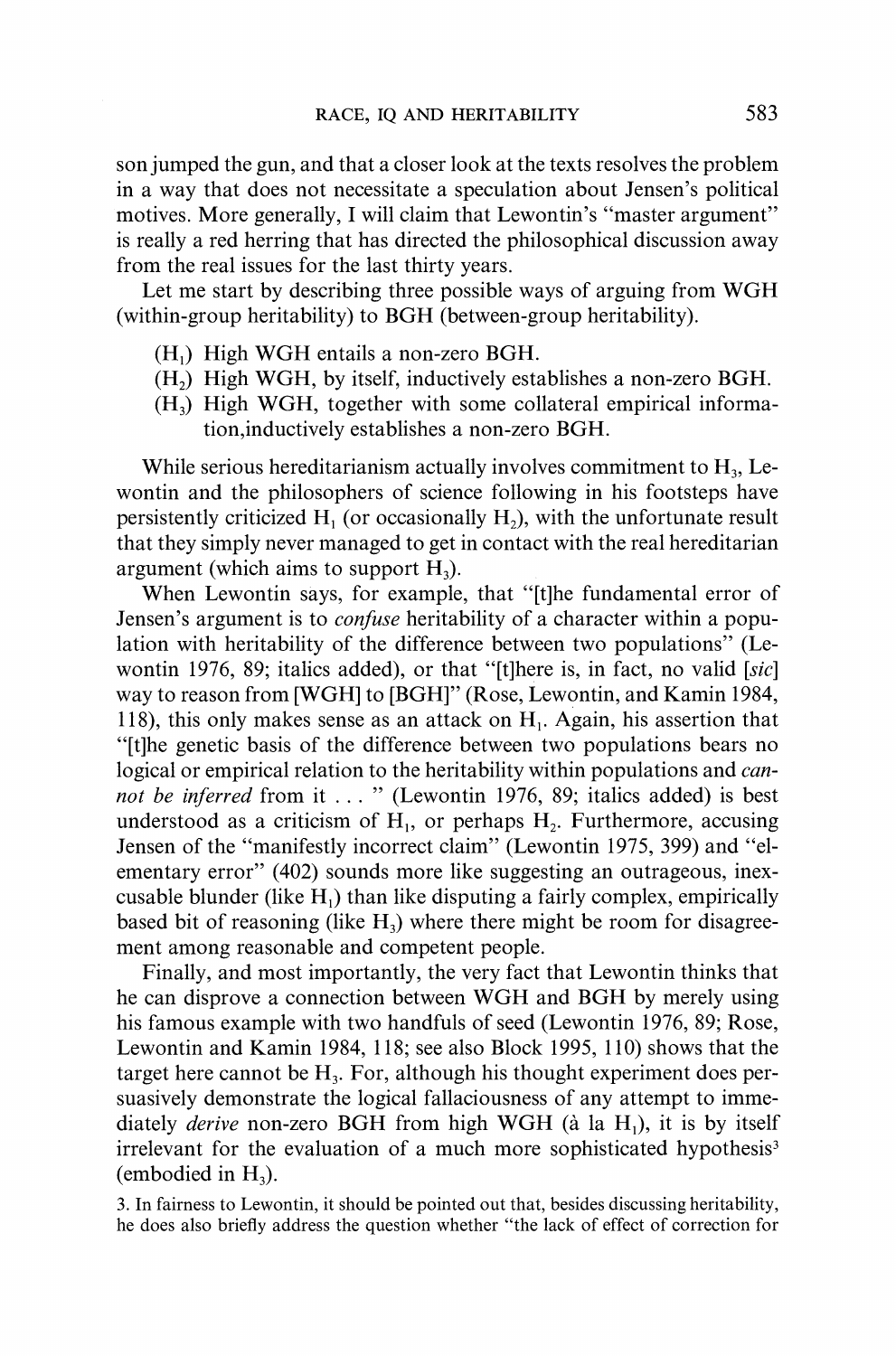**The bad news for the critics inspired by Lewontin's conceptual line of attack on hereditarianism is that Jensen in fact never intended to defend H1 (or H2). I will first support this interpretation by quoting from Jensen's publications. Later, I will exhibit the logical structure of his real argument**  (that happens to be a version of  $H_3$ ).

**The first indication that Lewontin's argument may have missed the mark badly is Jensen's reaction in his exchange with Lewontin:** 

**The main thrust of Lewontin's argument, as he sees it, actually attacks only a straw man set up by himself: the notion that heritability of a trait within a population does not prove that genetic factors are involved in the mean difference between two different populations on the same trait. I agree. But nowhere in my Harvard Educational Review discussion of race differences do I propose this line of reasoning, nor have I done so in any other writings. (Jensen 1976, 103)** 

**Of course, we don't have to take Jensen's word here but if an author protests that his views are distorted this certainly constitutes a good reason to proceed cautiously and explore the matter in more detail. An additional sign that something may have gone awry with Lewontin's understanding of Jensen is the following comment of the geneticist James Crow in the earliest round of comments on Jensen's 1969 paper: "Strictly, as Jensen mentions, there is no carryover from within-population studies to betweenpopulation conclusions." (Crow 1969, 159; italics added) So, what Lewontin accuses Jensen of not seeing is the same thing that in Crow's opinion Jensen not only saw but mentioned as well! The best way to resolve this odd disagreement is to go directly to what Jensen actually wrote:** 

**So all we are left with are various lines of evidence, no one of which is definitive alone, but which, viewed all together, make it a not unreasonable hypothesis that genetic factors are strongly implicated in the average Negro-white intelligence difference. (Jensen 1969a, 80; italics added)** 

This statement<sup>4</sup> is manifestly incompatible with the belief (attributed to

**gross socioeconomic class" might be "presumptive evidence" for hereditarianism. (1976, 91) But in this short discussion he nowhere shows that he recognizes how Jensen harnesses global empirical evidence to work together with high WGH to build the hereditarian case (vide infra). For Jensen, both the relative weakness of environmental influences on IQ and high WGH are essential parts of the inference to non-zero BGH. Disputing these two premises separately (as Lewontin does) is an ignoratio elenchi.** 

**4. Interestingly, Lewontin quotes a section containing that very statement but he refuses to take it at face value and says that this "cant" needs to be "translated into common English." (Lewontin 1976, 89) In the "translation" he then proposes the crucial part of Jensen's statement is lost.**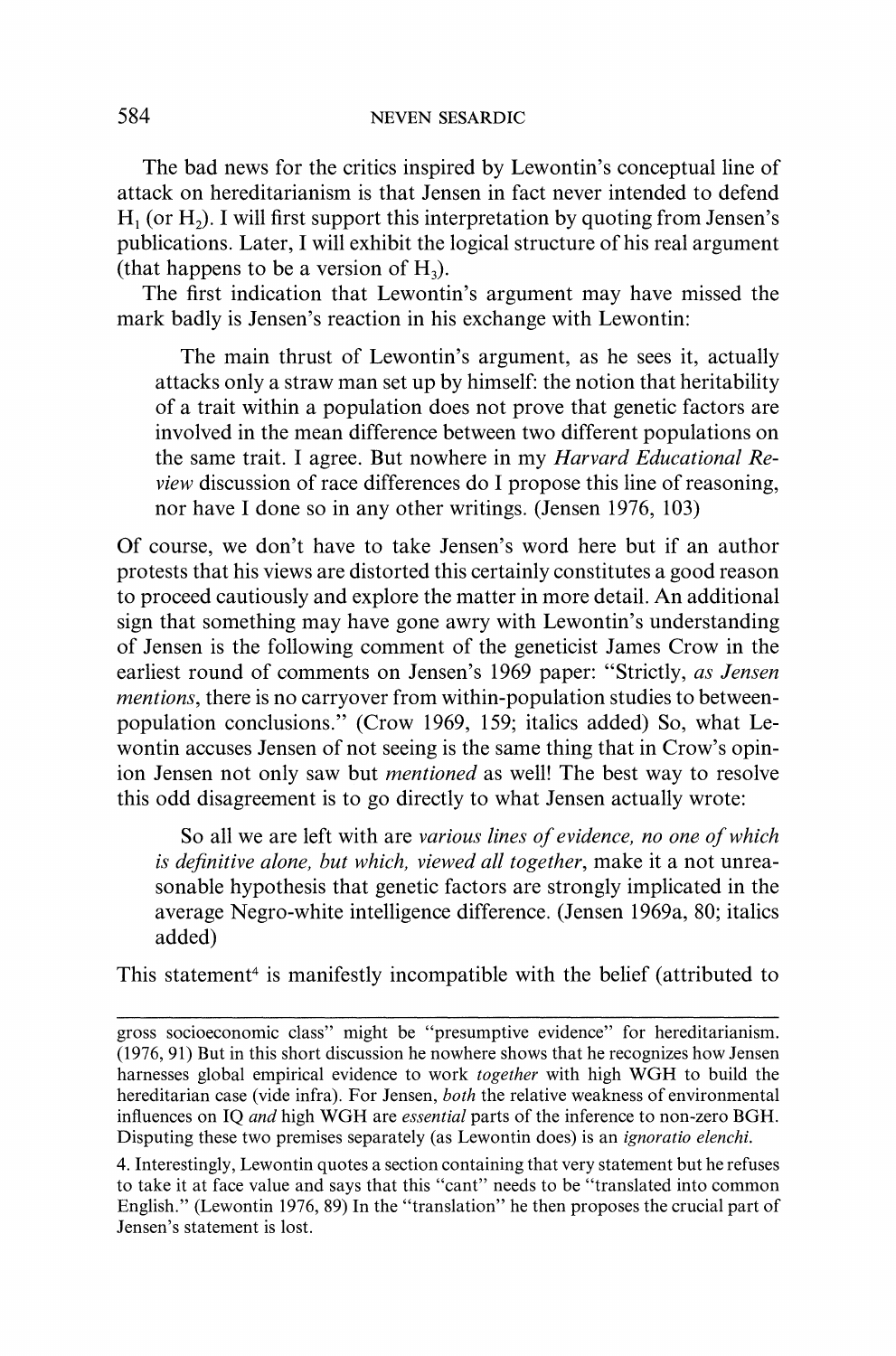**Jensen by many of his critics) that within-group heritability alone is sufficient to establish the between-group heritability. Indeed, immediately after mentioning "various lines of evidence" Jensen clarifies his position further by summarizing six different empirical arguments that, in his opinion, together with the high within-group heritability of IQ lend support to the genetic explanation of the between-group difference.** 

**Addressing the relation between within-group heritability and betweengroup heritability, Jensen made essentially the same point in many of his other writings. For example:** 

**I have explained in greater detail elsewhere [1968] that heritability coefficients by themselves cannot answer the question of genetic differences between groups, but when used along with additional information concerning the amount of relevant environmental variations within groups and overlap between groups, can enter into the formulation of testable hypotheses that could reduce the heredityenvironment uncertainty concerning group differences. (1969b, 220; italics added) ... other methods than heritability analysis are required to test the hypothesis that racial group differences in a given trait involve genetic factors and to determine their extent. (1973b, 411) ... Although one cannot formally generalize from within-group heritability to between-groups heritability, the evidence from studies of within-group heritability does, in fact, impose severe constraints on some of the most popular environmental theories of the existing racial and social class differences in educational performance. (1973a, 1; italics added. See also: 1968, 95; 1973a, 135-139; 1981b, 502-504; 1982, 126; 1994, 905; 1998, 445-463)** 

**In mainstream philosophy of science, Lewontin's argument against Jensen is repeated ad nauseam, but Jensen's response, if mentioned at all, is dismissed without being properly explained, let alone evaluated or critically considered. To the best of my knowledge, in no other context have philosophers of science demonstrated a systematic bias of that magnitude in presenting the ongoing scientific debate.** 

**The most surprising thing is that the charge against Jensen (that he tried to infer BGH immediately from WGH) is routinely made and then readily transmitted further, without anyone feeling an obligation to produce textual evidence for that attribution. And when, exceptionally, someone does attempt to provide a supporting quotation it turns out that he is actually unable to deliver:** 

**Does high IQ heritability in the white population, combined with a 15 point black-white mean difference, permit us to conclude anything about the reasons for, or causes of, the IQ gap? Jensen (1972,**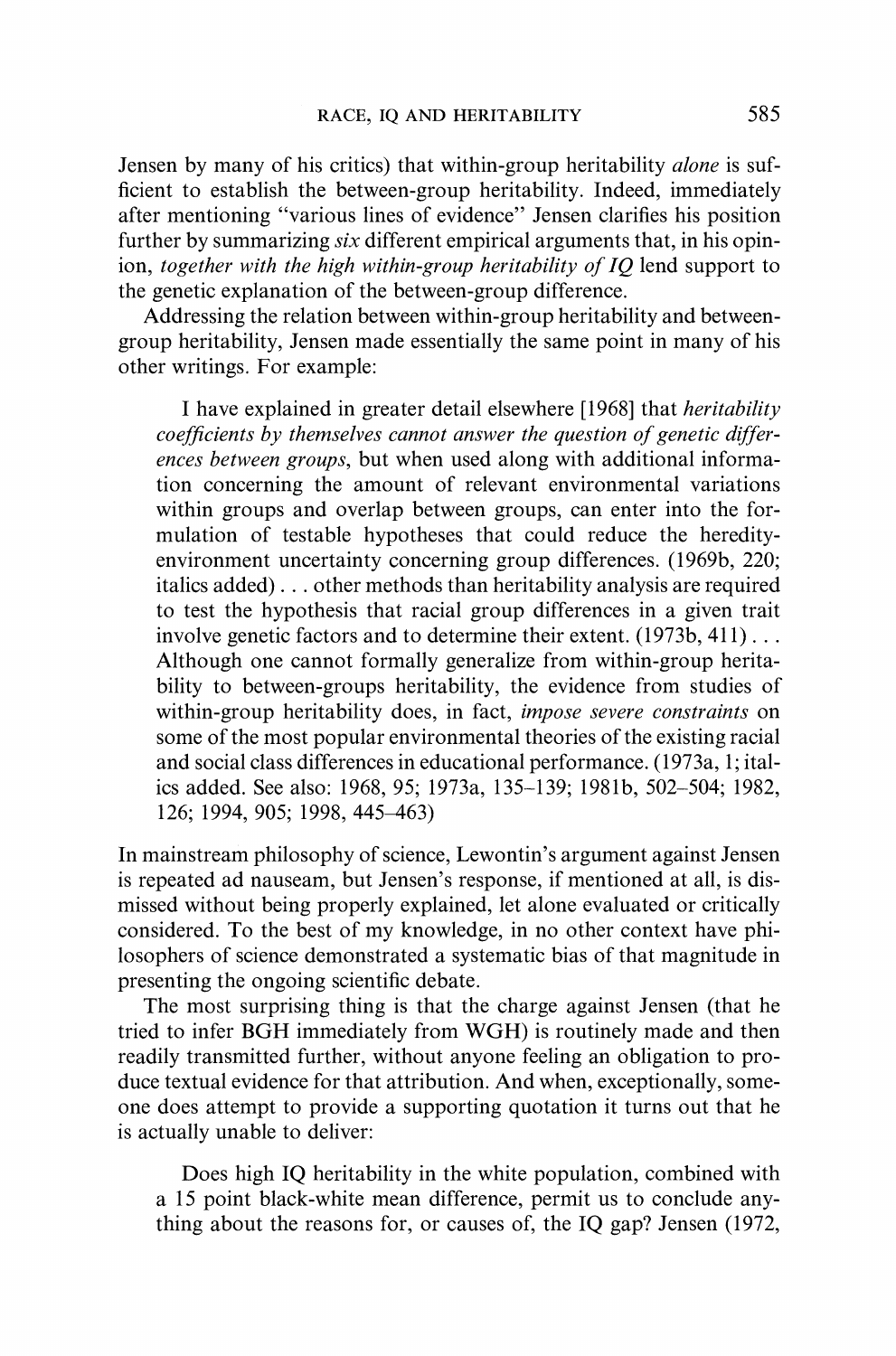**p. 163) clearly believes it does: "It is not an unreasonable hypothesis that genetic factors are strongly implicated in the average Negro-White intelligence differences." (Daniels 1976, 173)** 

**Contrary to what is being suggested here, the quotation from Jensen only confirms that he advocates the non-zero BGH hypothesis; it certainly does not show that he inferred it directly from WGH (as Daniels implies).** 

**It is worth stressing that even those who did not read Jensen still had an alternative and very easy way to acquire better understanding of the position they dismissed so hastily. Merely consulting the writings of more sophisticated environmentalists and opponents of Jensen would have been quite sufficient to realize the hollowness of Lewontin's "refutation". Surprisingly, this avenue has not been used either.** 

**Among those currently defending the environmentalist explanation of the racial IQ gap a leading authority is James Flynn. At the beginning of his academic career Flynn was attracted to the debate by the desire to prove that Jensen was wrong, and indeed he ended up providing some interesting arguments against hereditarianism. But despite disagreeing with Jensen, Flynn does not think that Jensen's view is the product of conceptual confusion, methodological fallacies or racism. He takes pains to correct the widespread misinterpretations, and insists that Jensen never made the elementary mistake of inferring the genetic explanation of the between-group difference only on the basis of the high heritability of within-group differences:** 

**[Jensen] does not believe that [heritability] estimates alone can decide the issue of genetic versus environmental hypotheses. However, he argues that the probability of a genetic hypothesis will be much enhanced if, in addition to evidencing high [heritability], we find we can falsify literally every plausible environmental hypothesis one by one. He challenges social scientists who believe in an environmental explanation of the IQ gap between the races to bring their hypotheses forward. Given his competence and the present state of the social sciences, the result is something of a massacre.... Far too many of Jensen's critics have not taken up the challenge to refute him in any serious way, rather they have elected for various forms of escape, the most popular of which has been to seize on an argument put forward by the distinguished Harvard geneticist Richard C. Lewontin. (Flynn 1980, 40, 54)** 

**Although Flynn's excellent book Race, IQ and Jensen came out in 1980, there is no reference to it in philosophical works addressing the same topic that were published later. This is a curious omission because Flynn's subtle methodological analysis of the whole debate is a kind of contribution that**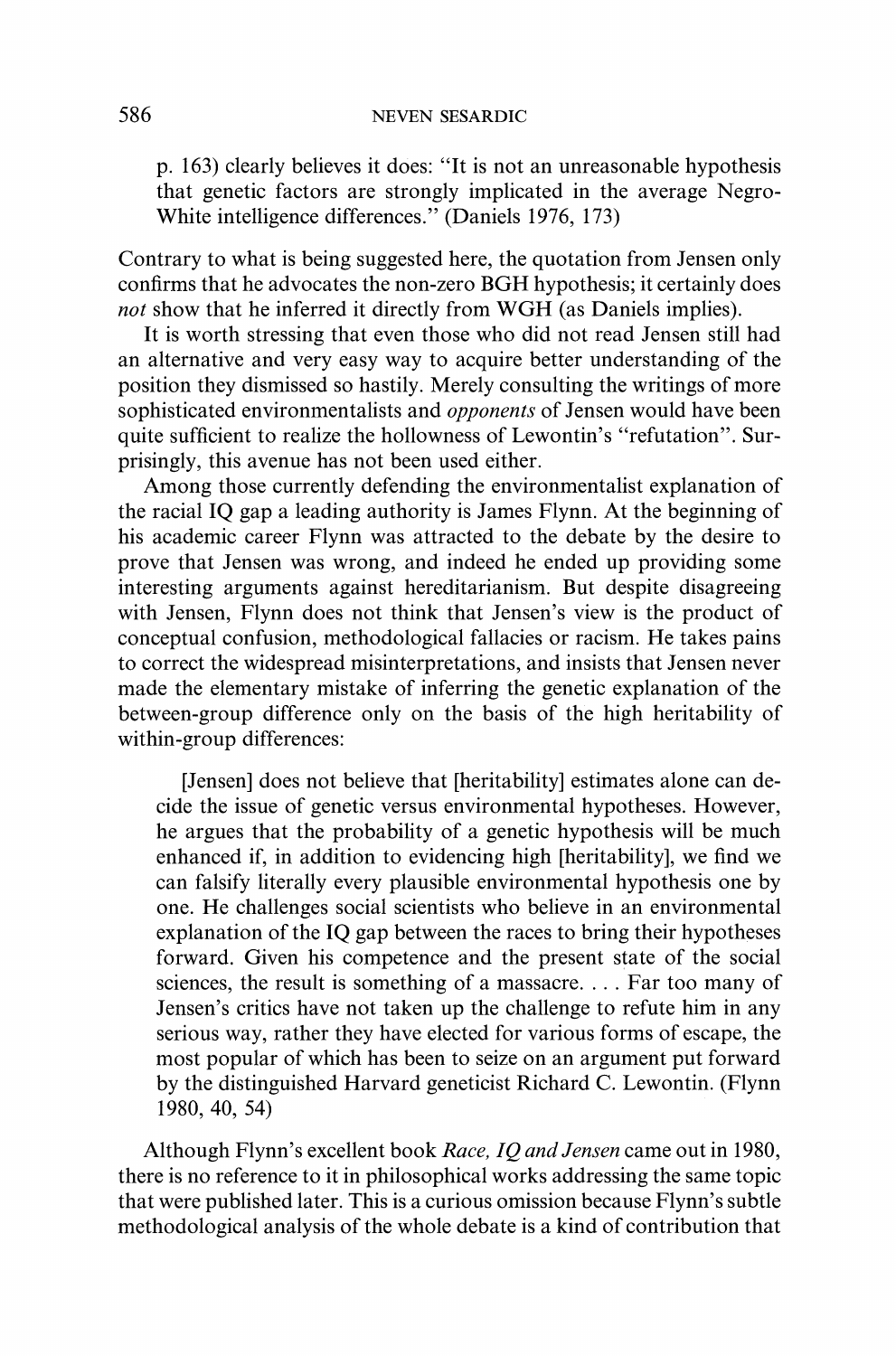**should be of special interest to philosophers of science. In particular, after Flynn's powerful and very detailed criticism of Lewontin's argument it is rather odd to see scholars defending that same argument with undiminished fervor and without any apparent awareness of the grave objections raised against it.5** 

**Now, the best way to see why Lewontin's argument does not work is to be acquainted with the basics of Jensen's real stance. I will here briefly present an interpretation of Jensen's essential position that is both endorsed by Jensen himself and widely accepted by other scholars, hereditarians and environmentalists alike.** 

**The most important thing to recognize at the outset is that Jensen's inference proceeds in two steps. The first step consists in arguing for the substantial within-group heritability of IQ. But this is only the first step. Contrary to what Lewontin and his philosopher-followers suggest, Jensen in fact never claimed that this step by itself established (deductively or inductively) that the between-group differences are also heritable. Rather, Jensen thinks that high WGH puts severe constraints on admissible environmentalist explanations of the between-group differences in IQ. And then, in the second step, he argues on empirical grounds that, given these constraints, none of the proposed environmentalist hypotheses remains plausible.** 

**Here is Jensen's argument in a schematic form.** 

- **(A) High WGH of IQ (among both whites and blacks).**
- **(B) Empirical data (mainly about the relation of certain environmental variables and IQ).**
- **(C) Non-zero BGH.**

**Critics charge that (C) cannot be inferred from (A). Granted. But making this point comes nowhere near addressing the real hereditarian argument, which tries to reach (C) on the basis of both (A) and (B).** 

**Another thing to keep in mind here: conceding that (C) cannot be inferred from (A) alone, deductively or probabilistically, should not be taken to mean (as it sometimes is) that (A) is evidentially irrelevant for the truth of (C). Jensen's basic claim is that given (A), the empirical information in (B) makes (C) more plausible than (not-C). If (A) were false, however, he thinks that (B) would lose at least some of its force as a reason for ac-**

**<sup>5.</sup> Flynn later softened his attitude toward Lewontin (Flynn 1989, 365-366) mainly because he thought that he had himself discovered empirical evidence pointing to a possibly workable Lewontin-like scenario. This idea itself has serious problems (see Nichols 1987) but even if it were accepted, Flynn's basic argument against Lewontin's aprioristic attack on hereditarianism would still remain absolutely cogent.**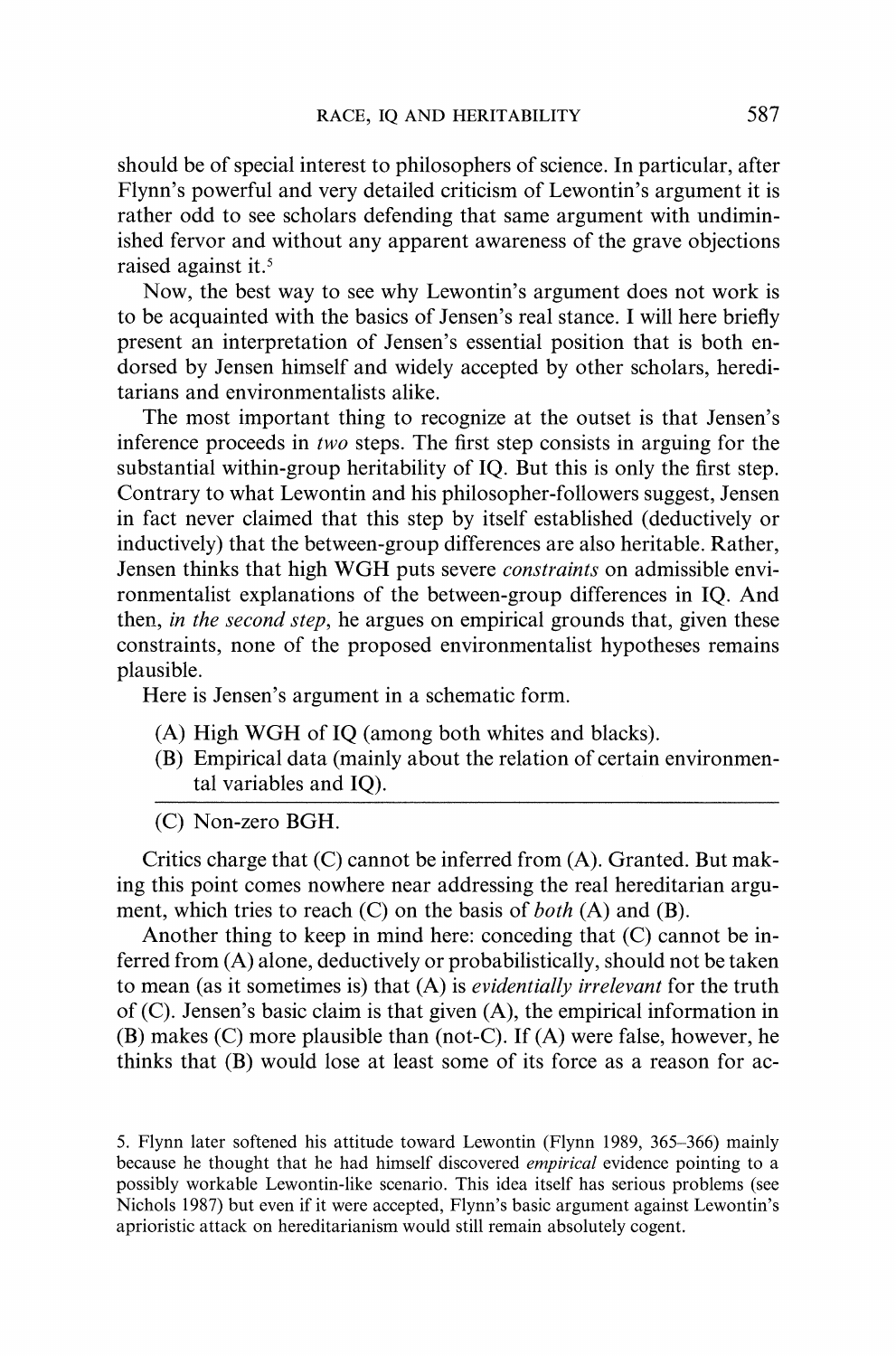**cepting (C). So, in this picture, (A) is an essential argumentative part of the case for (C) although (A) is by itself insufficient to establish (C).** 

**Admittedly, at several places Jensen does say that high WGH increases the probability of non-zero BGH (1973a, 135, 144; 1973b, 408; 1976, 104), but on closer reading it becomes clear that he actually never commits himself to the claim that high WGH, by itself, inductively establishes nonzero BGH. Here is how Jensen explains the reason for postulating the probabilistic relation between WGH and BGH: "In nature, characteristics that vary genetically among individuals within a population also generally vary genetically between different breeding populations of the same species." (1973b, 408; cf. 1969a, 80; 1973a, 130) He suggests that, as a rule (with almost no exceptions), high WGH of a trait is in nature accompanied by non-zero BGH, and he moreover states that this strong empirical association is regarded as a well established fact by geneticists. These claims were never seriously disputed either by Lewontin or by philosophers of science opposing hereditarianism. However, Jensen warns explicitly that even if the general probabilistic relation between WGH and BGH is conceded, high WGH still does not allow any determinate conclusion about BGH with respect to a particular trait: additional empirical evidence is necessary. He concludes the relevant section with a cautionary remark: "As I have pointed out elsewhere, other methods than heritability analysis are required to test the hypothesis that racial group differences in a given trait involve genetic factors and to determine their extent." (1973b, 411; italics added)** 

**Now moving forward from the schematic version, let us flesh out Jensen's argument. There are two fundamentally different strategies of defending the environmentalist explanation of the racial IQ gap. Jensen tries to show that neither of these strategies looks plausible when high withingroup heritability is combined with additional empirical evidence. The first strategy attempts to explain the difference between the two groups by invoking environmental factors that vary within the groups and that therefore enter into the calculation of WGH. Since these factors exhibit a within-group variation, I will call this type of environmentalist explanation "VE theory" (VE = variable environments). The second strategy tries to explain the between-group difference by postulating a factor that has no within-group variance but which is consistently present in one group and consistently absent in the other one. Following Jensen, I will label this kind of environmentalist explanation "X-factor theory". Let me first take up the VE theories.** 

**2.2. VE Theories. Are VE theories automatically refuted by the mere fact of high WGH? It depends. If WGH is 100% the answer is yes. For, if WGH is 100% this means that differences in VE-factors have no effect**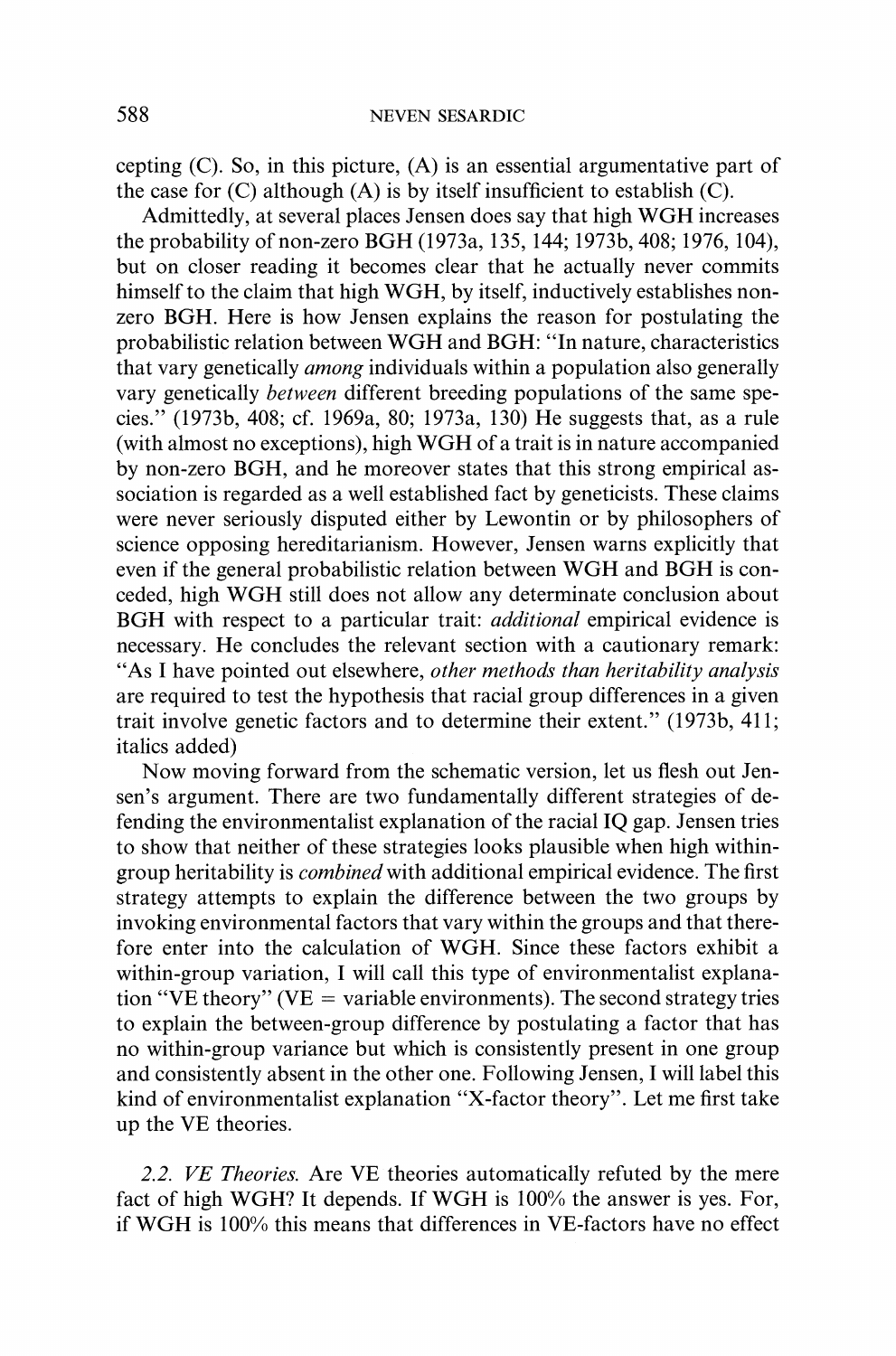**on IQ variation within groups, and hence they cannot account for any part of the observed between-group difference in IQ either. On the other hand, if WGH is high but less than 100% then it is still possible that differences in (within-group) variable environments may explain the between-group difference in its entirety. This is in principle possible, but additional empirical evidence may rule out this possibility too.** 

**High WGH tells us that most of the within-group variance in IQ is caused by genetic differences, and that environmental differences in VE factors are comparatively weak causes. Although they are not causally**  impotent, VE differences have relatively small effects. But then—and this **is crucial for understanding the relevance of WGH-if VE differences are indeed so weak as causes the following is true: for the between-group difference to be fully explained by VE factors the two groups must mutually differ with respect to these VE factors to a very large extent. The difference in VE required for the complete environmentalist explanation can be so large that, in the light of available data about the group differences in VE, the very hypothesis will sometimes be seen as empirically**  hopeless. The following table<sup>6</sup> shows the rising constraints that increased **within-group heritability puts on pure between-group environmentalism:** 

**TABLE 1. The Rising Constraints** 

| Heritability           |  |  |  |                                                                                                                       |  |                                 | 0% 10% 20% 30% 40% 50% 60% 70% 80% 90% 100% |
|------------------------|--|--|--|-----------------------------------------------------------------------------------------------------------------------|--|---------------------------------|---------------------------------------------|
| Required VE-difference |  |  |  | and the second second and the second complete three controls and the second complete the second control of the second |  | $105112119129141158182224316$ — |                                             |

**The values in the bottom row represent the number of standard deviations (of the distribution of the environmental component of IQ) required for explaining the total IQ gap.7** 

**So, if heritability is 40% (or 60% or 80% respectively) the VE difference required to explain the whole IQ gap by environmental causes becomes 1.29 SD (or 1.58 or 2.24). The higher heritability, the heavier burden on purely environmentalist accounts. The gist of Jensen's position is precisely this two-barreled argument. He says, first, that high WGH compels radical environmentalists to postulate very big VE differences between the groups and, secondly, that empirical observation shows that these enormous hypothesized differences are simply not there.** 

**6. After having compiled this table I found out that Jensen gives a similar tabulation in 1998, 455. (There is an obvious misprint in his text, though: the required VE difference for the heritability of 40% should be 1.29 and not 1.77.)** 

**7. These values are in each case obtained by dividing the entire inter-group IQ difference (15 points) by the respective standard deviation (SD) of the environmental component of IQ variance. The latter magnitude is inversely dependent on heritability, and is easily ascertainable once heritability is fixed.**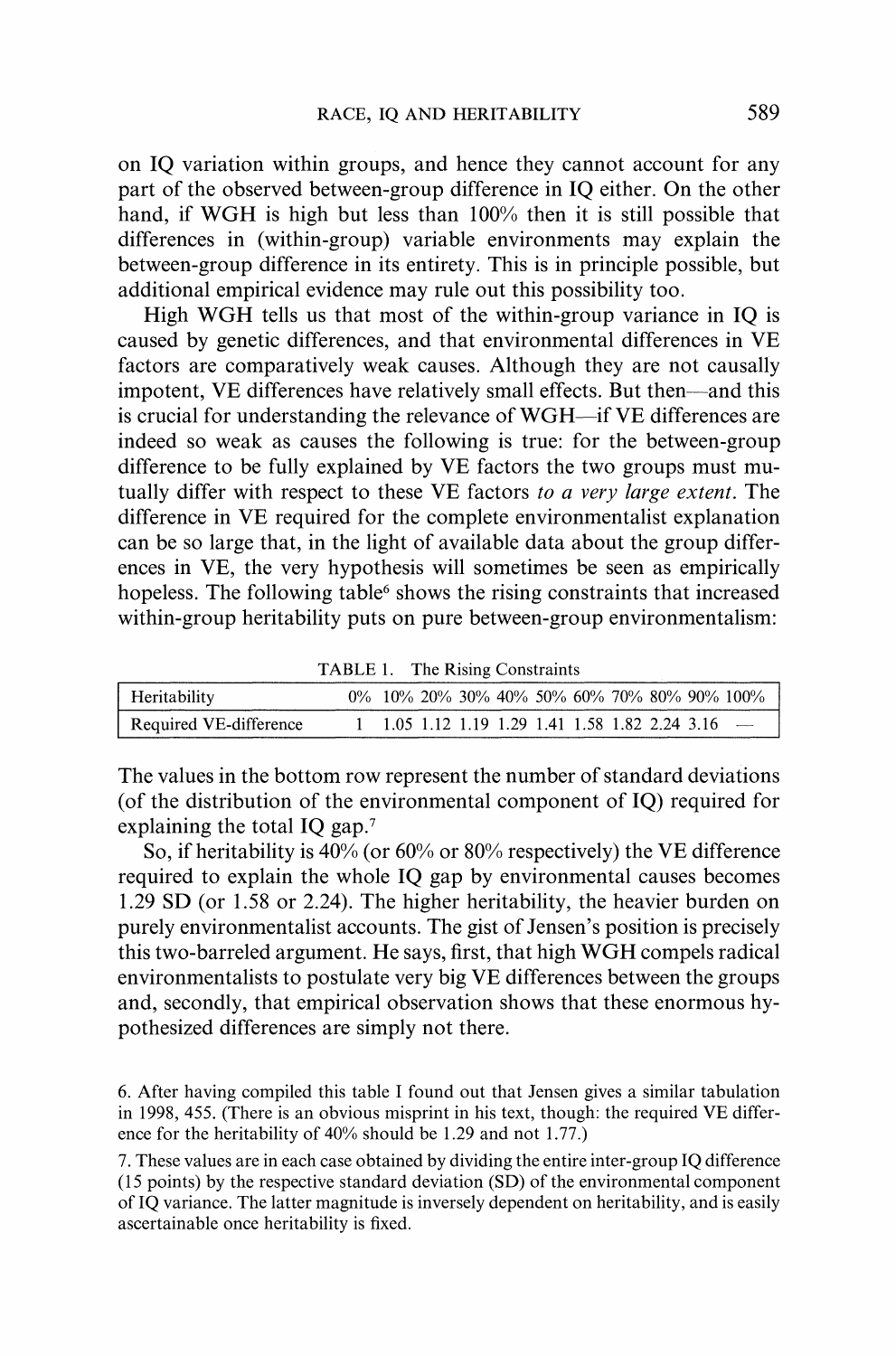**Although this is the barest outline of Jensen's argument I hope it shows how essentially his hereditarian conclusion rests on the empirical evaluation and eventual rejection of different versions of VE-environmentalism. He carefully considered many prima facie promising attempts to account for the black-white IQ difference in terms of VE-factors like SES, educational inequality, malnutrition, teacher expectations, childrearing prac**tices, pre-natal and peri-natal disadvantages<sup>8</sup> etc. (see e.g. Jensen 1981a, **214-226; 1994, 905-906). But in the end he concluded that the explanatory burden imposed on these hypotheses by high heritability was too heavy and that these environmentalist hypotheses, singly and collectively, fell far short of explaining the total between-group IQ variance. From this brief exposition of Jensen's line of reasoning it should be obvious that the suggestion that Jensen derived BGH directly from a single premise (WGH) introduces a ridiculous caricature of hereditarianism that is as easy to refute as it is meaningless to discuss.** 

**2.3. X-Factor Theories. What Lewontin's example with two batches of seed in different environments does show is that even in the case of 100% within-group heritability the between-group heritability can still be zero. Bear in mind, however, that this can happen only if the phenotypic differences between the two groups are caused by an environmental factor that has no within-group variance at all. (Jensen calls this type of postulated environmental influence the "X-factor".) Hence, complete hereditarianism about within-group differences is logically compatible with complete environmentalism about between-group differences. All right. But Lewontin himself and too many of his ardent supporters thought that the example proved something much stronger, viz. that within-group heritability is entirely irrelevant for assessing between-group heritability. This is wrong. As Flynn says: "[T]he real message of Lewontin's example is that we can ignore high [heritability] only if there exists a highly specific and highly unusual set of circumstances. Therefore, it is absurd to say that high [heritability] estimates within black and white respectively are irrelevant. Their relevance consists precisely of this: they force us to look for a plausible candidate for the role of [X-factor]." (Flynn 1980, 58-59)** 

**As both Flynn and Jensen point out, in reality it may be very difficult to find a plausible candidate for the role of X-factor. Namely, this factor ought to be uniformly present in one group and uniformly absent in the other group, and furthermore it should manifest no variation inside either** 

**<sup>8.</sup> Given Jensen's thorough-going efforts to take seriously every suggested environmental influence and discuss its empirical status in detail, it must come as a surprise that Ned Block could accuse him of basing his judgment on "selected facts" and on "excluding information about blacks' less favorable environments". (Block 1974)**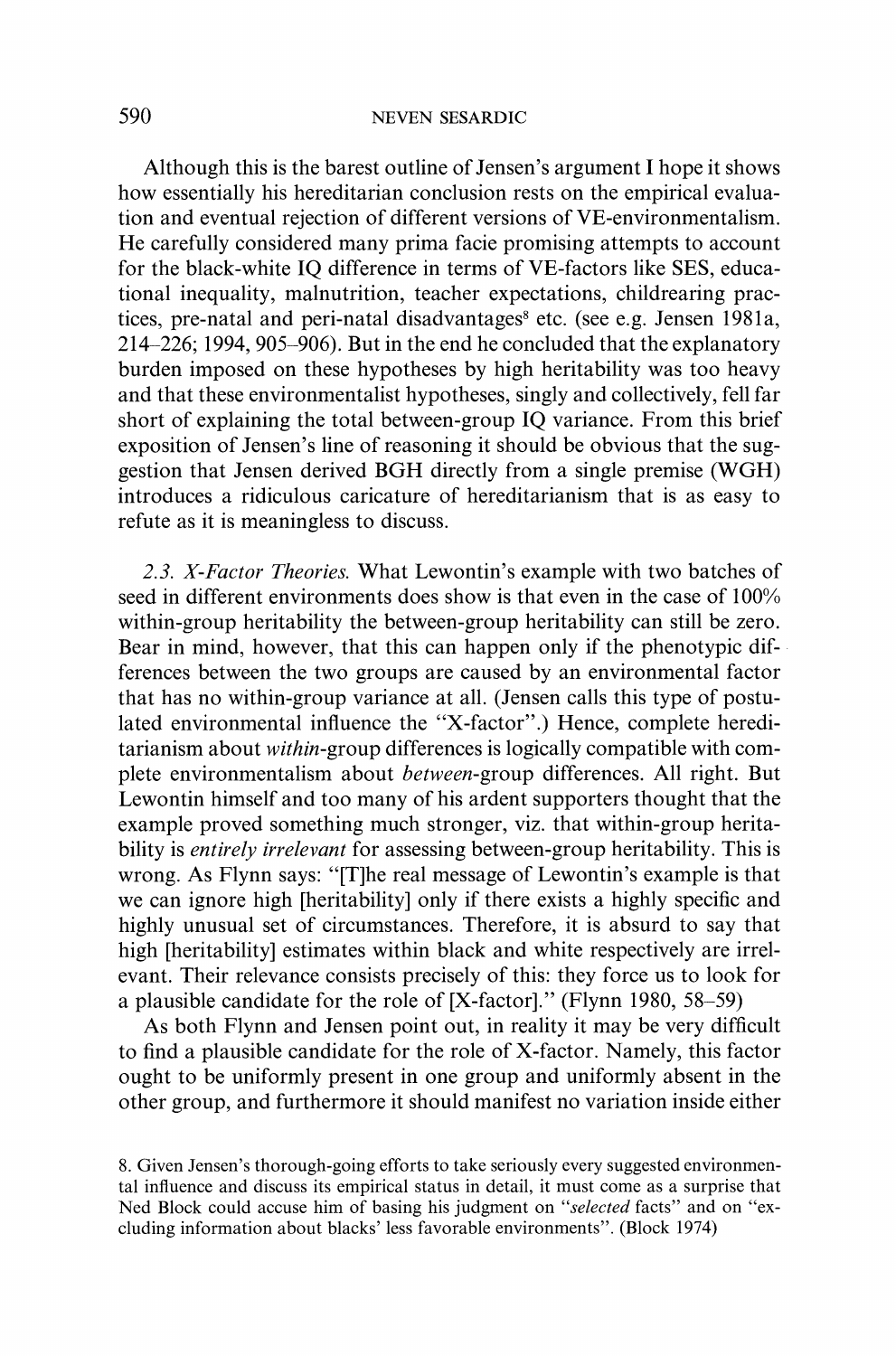**group. For this reason, SES and educational inequalities (the usual suspects in the puzzle of racial difference in IQ) are automatically excluded in this kind of scenario because they obviously have a significant variance within both whites and blacks. The same is true of some other popular candidates for X-factor account, and all this shows that the search will by no means be easy. Indeed, high within-group heritability can so severely constrain the X-factor theorizing as to make this type of environmentalism exceptionally vulnerable to disconfirmation. This is exactly what Jensen was trying to demonstrate. And here again he certainly did not argue in favor of the genetic hypothesis by relying solely on the fact of high withingroup heritability of IQ but by also extensively analyzing the empirical credentials of prospective X-factor hypotheses, and by finding them sorely wanting.** 

**At first it might seem that there is actually an environmental factor that fits the bill smoothly: discrimination. The reasoning is straightforward. Blacks are as a group exposed to pervasive discrimination and racism triggered by their skin color, whereas whites are never disadvantaged by the same kind of social prejudice targeted at their group. Therefore, the argument goes, since this environmental difference operates at the group level (exactly as an X-factor should) it forces itself upon us as a highly probable explanation of the inter-group difference in IQ. A great number of people have found that argument supremely convincing. But on second thought (if there happens to be a second thought, that is) the idea faces serious difficulties. Despite being initially quite plausible, the suggestion that discrimination is an easy answer to the racial IQ gap is flatly rejected by more sophisticated environmentalists as being "simply an escape from hard thinking and hard research":** 

**But this is simply an escape from hard thinking and hard research. Racism is not some magic force that operates without a chain of causality. Racism harms people because of its effects and when we list those effects, lack of confidence, low self-image, emasculation of the male, the welfare mother home, poverty, it seems absurd to claim that any one of them does not vary significantly within both black and white America. (Flynn 1980, 60)** 

**Put differently, although discrimination at first looks like an X-factor it may turn out to that it can plausibly operate only through mechanisms involving a host of VE-factors. This shows why thoughtful environmentalists don't rush to embrace the explanation by discrimination when invited by Jensen to try that route, and why instead they immediately sense danger and feel like being offered "a poisoned apple, an escape that looks attractive but proves fatal." (Flynn 1999b, 13)** 

**All said, though, one should not conclude that purely environmentalist**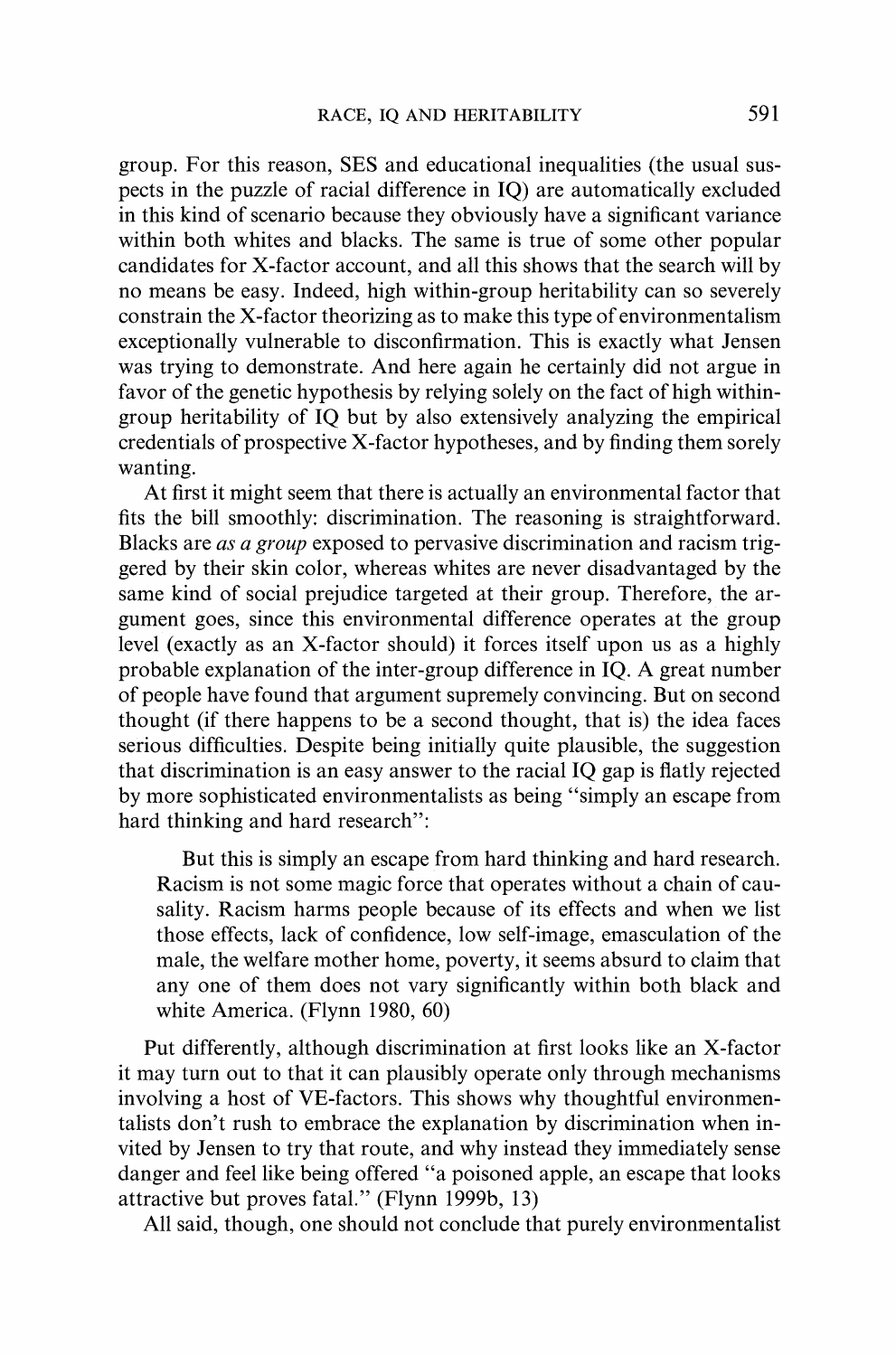**scenarios (either of VE or X-factor variety) are ruled out of court. What the foregoing discussion was meant to show is just that high within-group heritability changes the terms of the debate in the sense that it puts additional obstacles in the path of pure environmentalism about group differences. Given the limited objectives of this paper no opinion is expressed about whether environmentalists can overcome these obstacles or not.** 

**2.4. Coda. The environmentalist criticism of hereditarianism that dominates contemporary philosophy of science is so crude and ill-founded that it simply does not connect with the best discussions in the field. The issues are immensely more complicated than what philosophers typically think. Ned Block, the leading philosophical authority on the questions of race, IQ, and heritability insists that the hereditarian position relies on "conceptual confusions" (1995, 99), "flawed logic" (110) and "mistake" (ibid.). I tried to show that, on the contrary, hereditarianism is a perfectly legitimate hypothesis: the alleged flawed logic and conceptual confusions are in this case just in the eyes of the beholders (Lewontin, Block, Richardson, and others). Properly interpreted, hereditarianism is a carefully argued and methodologically sound theory.** 

**Needless to say, this does not mean that it is true or that it should be accepted. The only reasonable way to take sides about this issue is to painstakingly examine the rich empirical material accumulated in the last several decades and to explore different lines of argument based on available data. There is no philosophical road to truth about these things. Knowledgeable environmentalists today are well aware that they cannot win the debate by just relying on the "intuitive plausibility" of their view, and by arguing that any other answer must be the product of muddled thinking or racism (or both).** 

**I hope I have demonstrated in this section that Lewontin and the philosophers who followed him "refuted" Jensen by first distorting his position beyond recognition and that afterwards all went quite effortlessly.** 

**Ned Block does the same thing with The Bell Curve. He starts by attributing to Herrnstein and Murray the following principle (a version of the "from within-group to between-group" fallacy):** 

**if a characteristic is largely genetic and there is an observed difference between two groups, then there is 'highly likely' . . . to be a genetic difference between the two groups that goes in the same direction as the observed difference. (Block 1995, 102)** 

**According to him this principle "underlies all of Herrnstein's and Murray's thinking even though it is never articulated." (Block 1995, 102; italics added) This sounds odd. It is not only that Block's attribution, as he himself admits, cannot be supported by textual evidence from The Bell**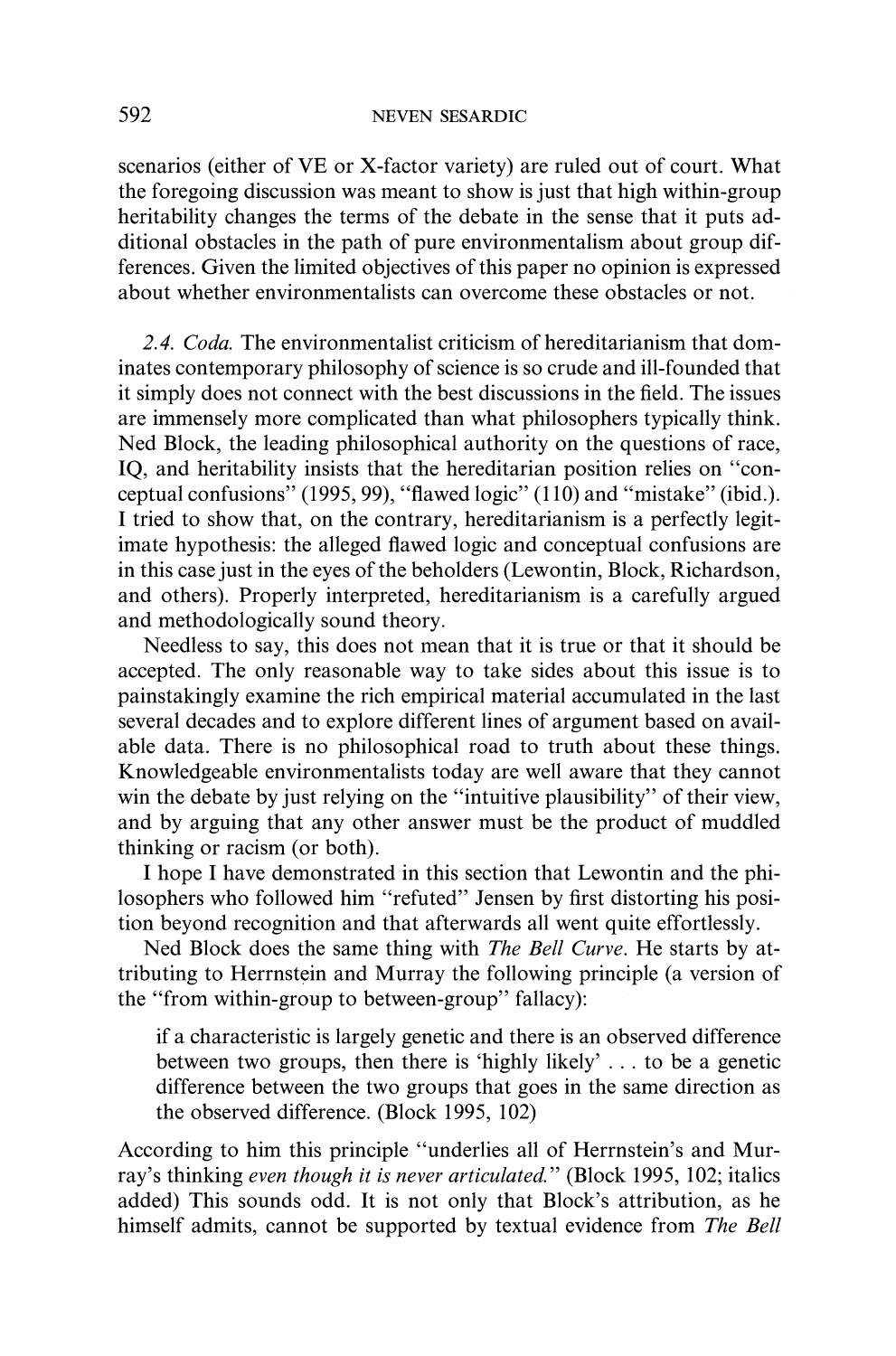**Curve. Even worse, Herrnstein and Murray in fact explicitly express a statement that goes against that principle, and they moreover put that**  statement in italics<sup>9</sup>: "That a trait is genetically transmitted in individuals **does not mean that group differences in that trait are also genetic in origin." (Herrnstein and Murray 1994, 298) On the next page they say: "The heritability of individual differences in IQ does not necessarily mean that ethnic differences are also heritable." It is fairly clear that what Herrnstein and Murray want to say is that within-group information is by itself insufficient to establish a between-group conclusion. Additional information is necessary to make that step, and indeed a few pages later they adduce crucial supplementary evidence as the missing argumentative link, such as the so-called "Spearman's hypothesis" and the weaknesses of extant environmentalist explanations. (301-311) One can of course dispute that inference too, but (as I have shown in Jensen's case) as soon as one acknowledges the essentially two-step structure of the argument the debate must turn to empirical matters and one can no longer resort to the quick strategy of dismissing hereditarianism as just a crude methodological fallacy.** 

**To sum up: in stark contrast with the empirical orientation and awareness of complexity of the issues that rule among the best advocates of environmentalism and hereditarianism, philosophy of science still largely lives in its own, socially constructed world. Its practitioners are massively beguiled by the belief that hereditarianism can be easily checkmated in a couple of moves discovered by conceptual analysis.10** 

**3. Philosophers at Work: Caveat Lector! Here are three other characteristic examples showing why information found in philosophy of science sources should be taken with a big grain of salt.** 

**3.1. Measure for (Mis)measure. In philosophy of science, Gould's book The Mismeasure of Man is standardly praised as disclosing serious weaknesses and fallacies of hereditarianism. Here are just a couple of representative examples:** 

**<sup>9.</sup> Curiously, Block quotes this statement in a footnote (and criticizes it for a reason we cannot go into), but he does not seem to notice a tension between that statement and the view he arbitrarily tries to impose on its authors.** 

**<sup>10.</sup> Mario Bunge suggests that hereditarianism about racial differences in intelligence is charlatanism, not science. He says that Jensen's hypothesis that the lower IQ of blacks is partly due to genetic factors "was unanimously rejected by the scientific community." (Bunge 1996, 106) In actuality, according to the poll of experts in the relevant fields, of all the scientists who felt qualified to express a view on that issue, 53% agreed with Jensen (Snyderman and Rothman 1988, 129).**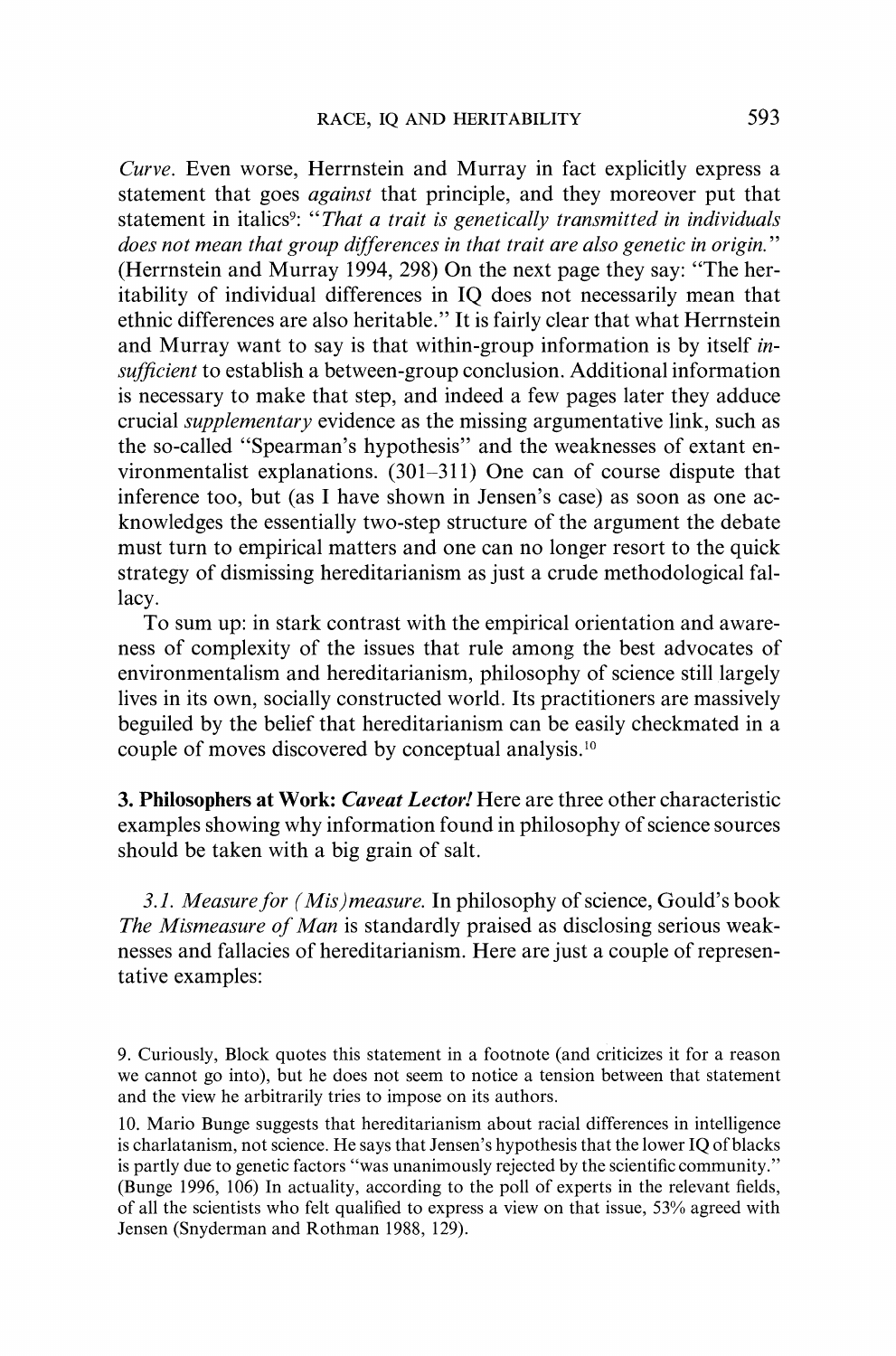**No one has done as much as Stephen J. Gould to expose race and intelligence studies for the garbage that they often are. (Brown 1998, 5)** 

**Stephen Jay Gould has lucidly analyzed how filling the skulls with lead shot, and comparing the weights of the lead, could easily be infected with unconscious biases. (Kitcher 1997, 171)** 

**Brown urges others to follow in Gould's footsteps and fight bad science in the same way. He says that philosophers of science are "uniquely situated" to do this job well: "More than anyone else, they have the skills-logical, mathematical, statistical, methodological, and many more-to ferret out bad science." (Brown 1998, 5)** 

**Perhaps. But are the views attacked by Gould really bad science? Brown, Kitcher and many others have no doubt about this although they provide no supporting evidence for this belief other than Gould's authority. However, the Mismeasure of Man is quite controversial as a piece of scholarship. The reviews of Gould's book in Nature, Science and some other professional journals were highly negative and severely critical (see Davis 1986), in contrast with typically favorable and laudatory comments in the popular press. Therefore, although it still remains perfectly legitimate for philosophers of science to side with Gould and express their admiration publicly, one would expect them at least to notify the reader about the massive presence of these strong dissenting voices as well (assuming of course that they are aware of them).** 

**More to the point, however, Gould's central argument against hereditarians happens to be based on his gross misunderstanding of the position he is criticizing. He says, "a reified Spearman's g is still the only promising justification for hereditarian theories of mean differences in IQ among human groups .... The chimerical nature of g is the rotten core of Jensen's edifice, and of the entire hereditarian school." (Gould 1981, 320) In reality, Jensen's views on the genetic explanation of racial differences in IQ are totally independent from the question whether there is only one factor of general intelligence (so-called g). Here is what James Flynn, a consistent critic of Jensen, has to say on the matter:** 

**Gould's book evades all of Jensen's best arguments for a genetic component in the black-white IQ gap, by positing that they are dependent on the concept of g as a general intelligence factor. Therefore, Gould believes that if he can discredit g, no more need be said. This is manifestly false. Jensen's arguments would bite no matter whether blacks suffered from a score deficit on one or 10 or 100 factors. I attribute no intent or motive to Gould, it is just that you cannot rebut arguments if you do not acknowledge and address them. (Flynn 1999a, 373)**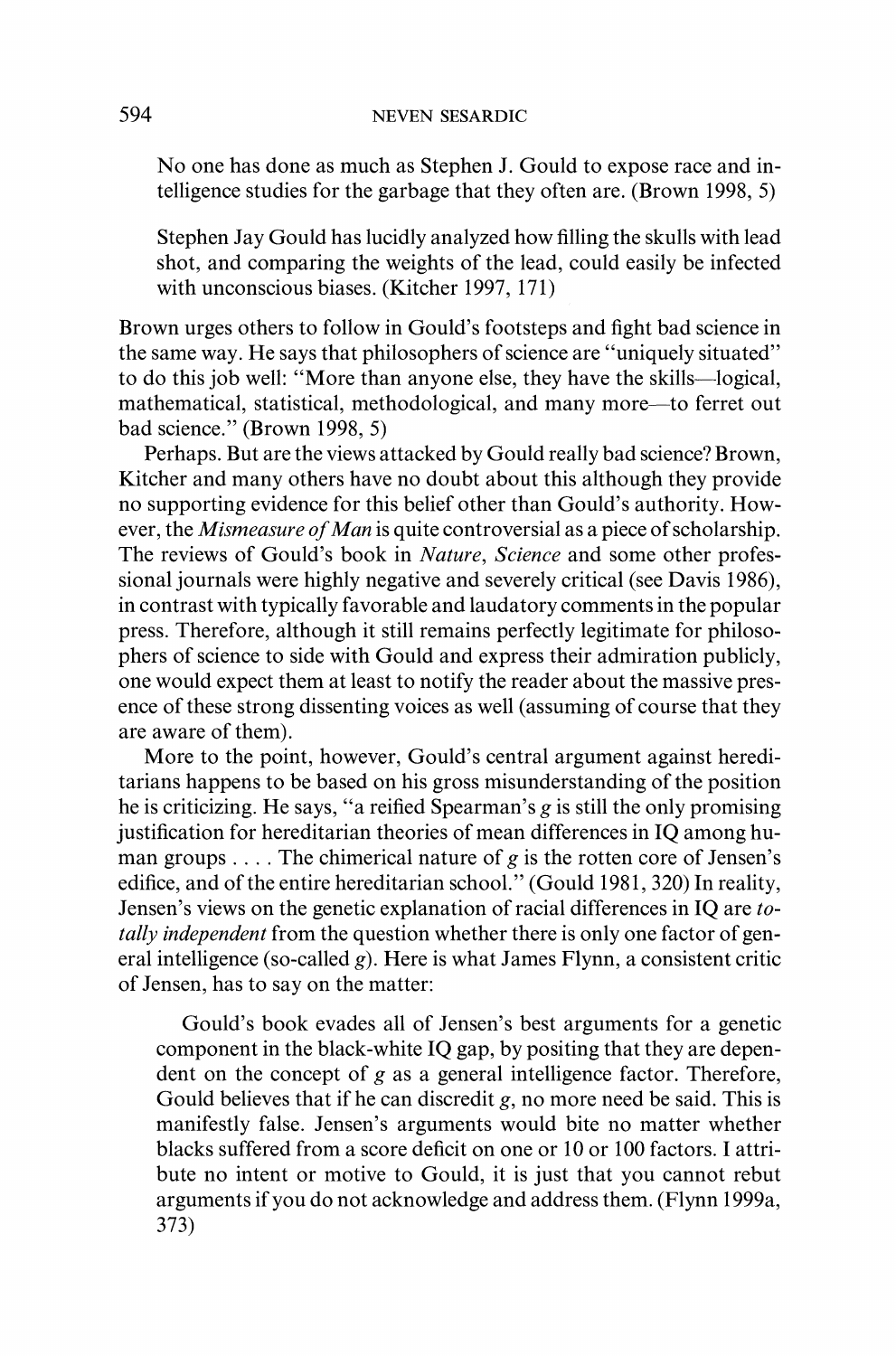**Another argument against hereditarianism in the Mismeasure of Man has no problems arising from misinterpretation or logical flaws. However, it seems to have serious troubles with empirical reality (although the news about this is traveling slowly, and has not yet reached mainstream philosophy of science). The argument that helped make Gould's book famous and that left the strongest impression on many readers is certainly his criticism of the skull measurements undertaken by the nineteenth century scientist Samuel George Morton. Gould claimed that the results of Morton's measurements indicating systematic differences in cranial capacity between different races were due to Morton's unconscious bias, and ultimately his racist beliefs: "Morton's summaries are a patchwork of fudging and finagling in the clear interest of controlling a priori convictions." (Gould 1981, 54) Gould then went on to propose a concrete explanation of how the bias worked to distort the measurements, and it is this analysis that Kitcher called "lucid".** 

**Now, elementary logic demands that if you want to argue that someone's mistake is due to some kind of bias or prejudice, you have first to be sure that the person really made a mistake. In the case of Morton's measurements there appears to be no room for doubt about his having made the mistake. For, the idea that human races differ in average cranial capacity or brain size sounds to many people like the crudest possible form of racist and pseudoscientific belief. But notice that the belief is nevertheless empirical, and that its truth-value cannot be determined by conceptual analysis or political condemnation. John S. Michael thought that it was worth checking the data, and in 1986 he remeasured the cranial capacities of 201 specimens from the Morton Collection. In a paper published in Current Anthropology he presented the results, and showed that the differences reported by Morton were basically corroborated by his remeasurements. Although Michael had qualms of a more general kind (e.g., about the legitimacy of "race" as a biological category), with respect to the issue at hand (the craniological data) his conclusion was that he could find no indication of the systematic bias Gould ascribed to Morton, and that in his opinion "Morton's research was conducted with integrity." (Michael 1988, 353)** 

**Gould's explanation of Morton's "error" in terms of racial bias fails for the simple reason that there is no error that needs to be explained (i.e., there is no explanandum). In other words, what Morton discovered was a genuine difference. Moreover, this fact is accepted today in standard reference books (see Sternberg 1982, 773; Brody 1992, 301; Mackintosh 1998, 184), and even by scholars who are staunch advocates of the environmentalist account of the racial IQ gap. For instance, Ulric Neisser (one of the leading critics of the genetic hypothesis and the chair of the American Psychological Association Task Force that prepared the report "Intelli-**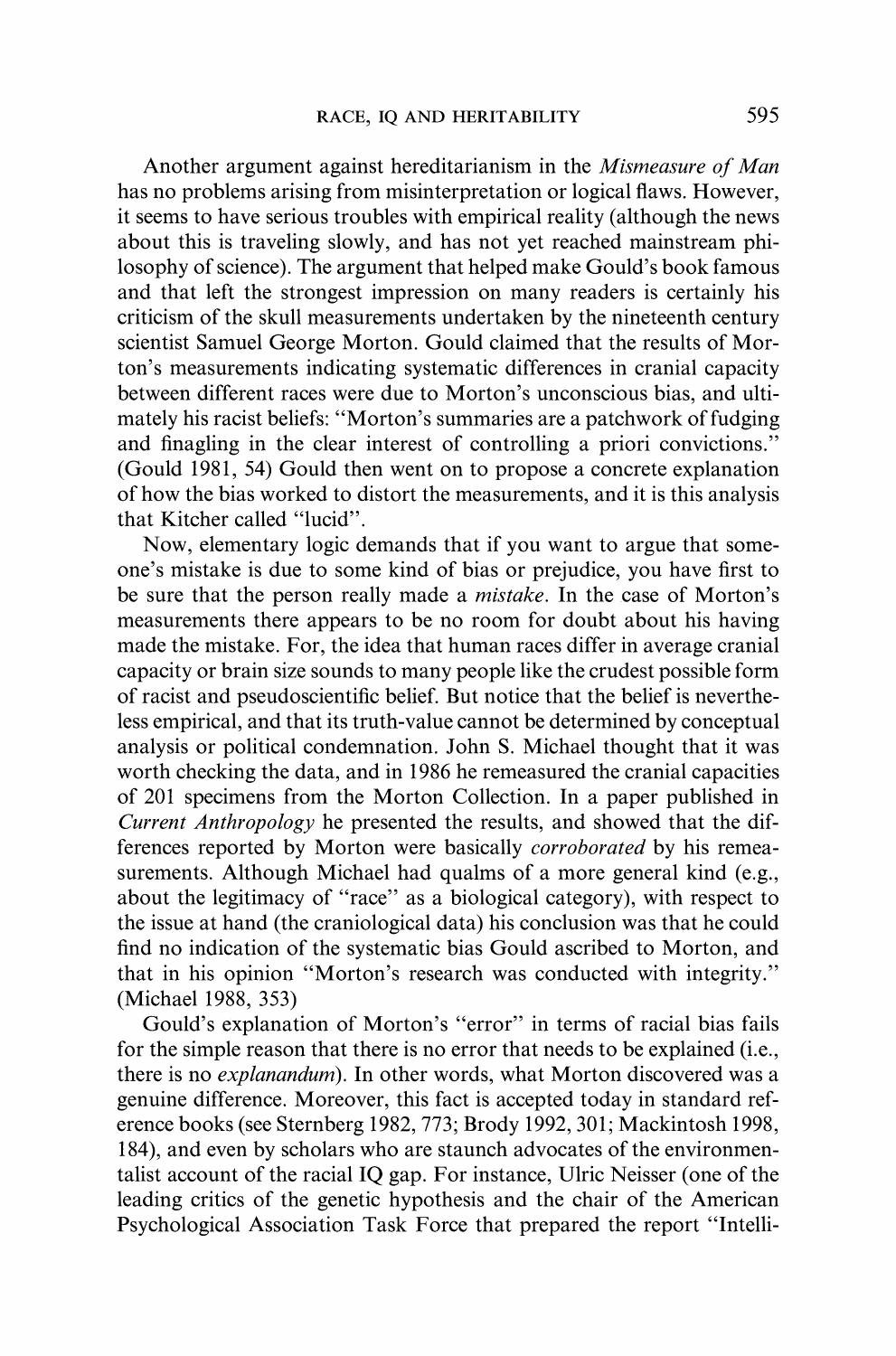**gence: Knowns and Unknowns") did not hide his strong aversion for the hereditarian views of J. Philippe Rushton when he said: "I do not have the space or the stomach [sic] to reply to all the points raised by Rushton." (Neisser 1997, 80) Yet, as a responsible psychologist who knows that this kind of dispute is ultimately resolved by empirical verification, he had no other choice but to concede that with respect to the racial differences in the mean measured sizes of skulls and brains "there is indeed a small overall trend in the direction [Lynn and Rushton] describe." (ibid.) This lesson in respect for hard empirical data is to be commended to all lovers of wisdom.** 

**3.2 Blocking the Whole View. Ned Block is oddly selective in discussing Flynn's views. As we saw, Block endorses Lewontin's "master-argument" without any reservation, but inexplicably, in this context he never mentions Flynn's detailed criticism of that same argument. When Flynn develops his own line against Jensen, however, his ideas suddenly become "interesting", and Block draws on them enthusiastically in his attack on hereditarianism. Oddly enough, he fails to make it known that Flynn himself would strongly disagree with the idea that hereditarianism should be dismissed because of its "conceptual confusions" and "flawed logic." On the contrary, Flynn regards Jensen as a formidable opponent whose work presents an extremely serious challenge to environmentalism. In the very essay which Block cites and uses as a machine de guerre against Jensen, here is what Flynn had to say about the debate between Jensen and his environmentalist adversaries:** 

**The result is something of a massacre, with Jensen showing that the most cherished environmental hypotheses have been sheer speculation without a single piece of coherent research in their favor. For this alone, all seekers of the truth are greatly in his debt. (Flynn 1987, 222)** 

**With this kind of information omitted in Block's presentation, readers unacquainted with the literature will undoubtedly get a highly distorted picture of the controversy. It is as if Flynn's views have been passed through a filter that lets through only the ideas that can be used against Jensen and The Bell Curve.** 

**The same bias is discernible in Block's short summary of the whole debate about within-group heritability and the racial gap in IQ. (Block 1995, 115) In that summary Block mentions only three pieces of empirical evidence: the so-called Flynn Effect, the data about caste-like minorities, and the relatively small amount of genetic variation between the races. Notoriously, these are all the data standardly used to support environmentalism. Whereas these data are scrupulously discussed in The Bell**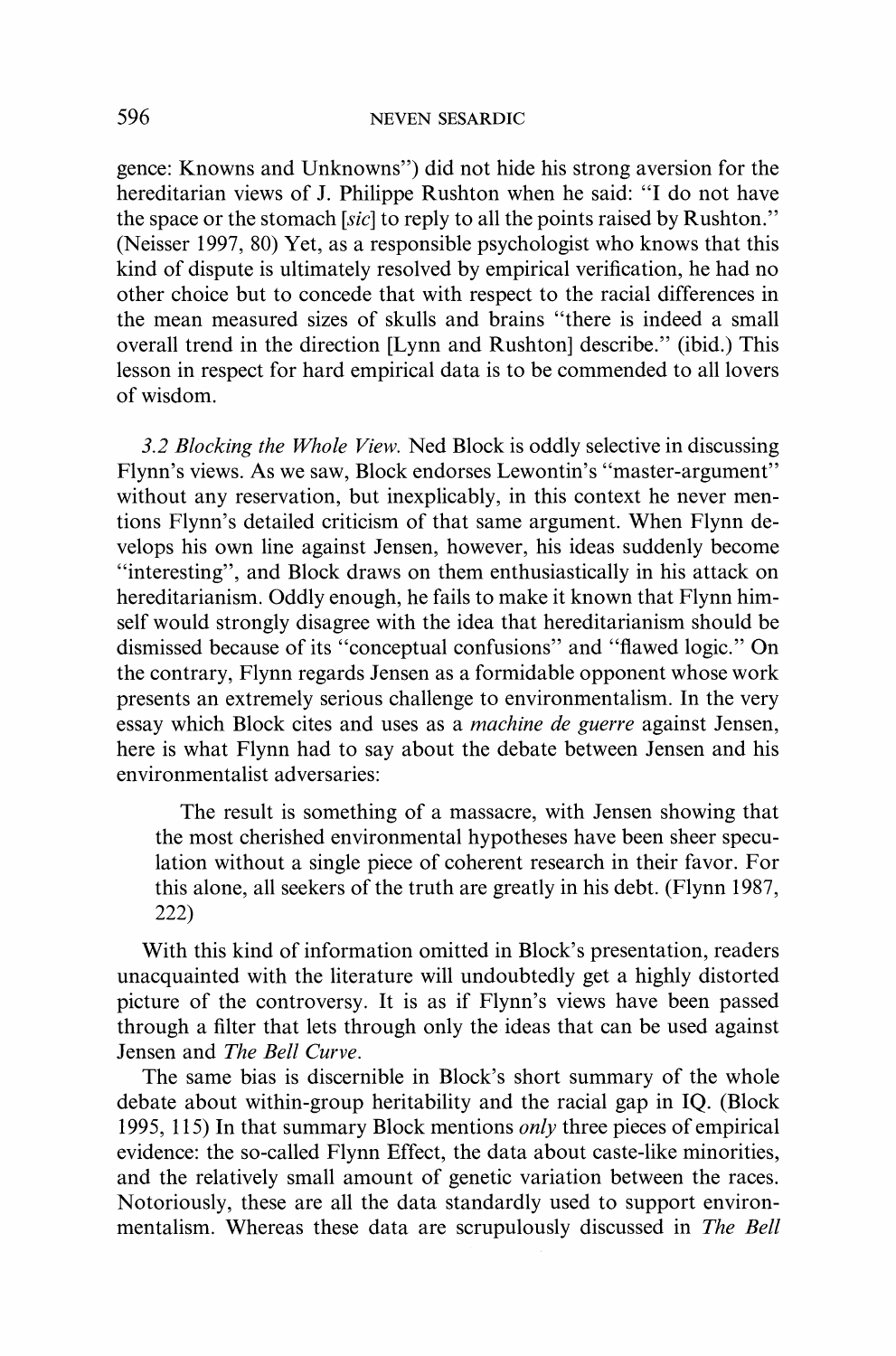**Curve and then weighed against the contrary empirical information, more consistent with hereditarianism, in Block's concise picture of the controversy there is no place at all for the evidence that threatens environmentalism. 11** 

**There is another manifestation of Block's partiality. Flynn's argument against Jensen (that Block endorses) is based on an observed increase of**  average IQ test scores in many countries in the last several decades—the **phenomenon known as the "Flynn Effect". Flynn's argument about race builds on this and goes as follows. Since this secular gain in IQ must be due to some environmental causes (about which we are now completely in the dark), then there is also a hope that the racial gap in IQ might be accounted for in the same way (in terms of some presently unknown environmental differences). This is an interesting argument but it is hardly to be taken as immediately convincing or methodologically unproblematic, especially not in a contribution that aspires to examine the whole debate in a critical spirit. There are several obvious worries about the argument. For example, psychologist Robert C. Nichols raised a serious objection. He first reconstructed Flynn's argument and presented it in the form of four premises and the conclusion, and then dismissed it as a**  "faulty syllogism", or as an *obscurum per obscurius* reasoning.<sup>12</sup> But al**though this kind of criticism ought to be specially congenial to philosophers of science, and is moreover published as an immediate response to Flynn's paper on which Block so strongly relies, Block's paper contains no mention of that highly relevant contribution to the discussion, nor of any other of the conspicuous problems with Flynn's reasoning. Again, the filter blocked that kind of information.** 

**3.3. The Spectre of Racism. The next example is Sahotra Sarkar's chapter "The Obsessions with Heritability" from his book Genetics and Reductionism. The book came out in the prestigious series Cambridge Studies** 

**<sup>11.</sup> In the text Block does briefly discuss some empirical data favoring hereditarianism but he seems to treat them as independent arguments (and not as an essential part of the inference from WGH to BGH). He faces the dilemma mentioned earlier. If he excludes the empirical component of the two-step argument in favor of hereditarianism, he is refuting the mere shadow of hereditarianism and is tilting at windmills. If he includes it, however, the charge of "conceptual confusions" and "flawed logic" simply disintegrates.** 

**<sup>12. &</sup>quot;By a strange twist of logic Flynn has transformed the genuine mystery concerning test score changes over time into positive evidence that solves the alleged mystery of racial differences." (Nichols 1987, 234) Other scholars are also trying to stimulate "healthy skepticism" about the Flynn Effect (e.g. Rodgers 2000), warning that the phenomenon itself is at present so poorly understood that we should first strive to grasp better its nature and meaning, and only then attempt to explain it (or, for that matter, use it to explain something else).**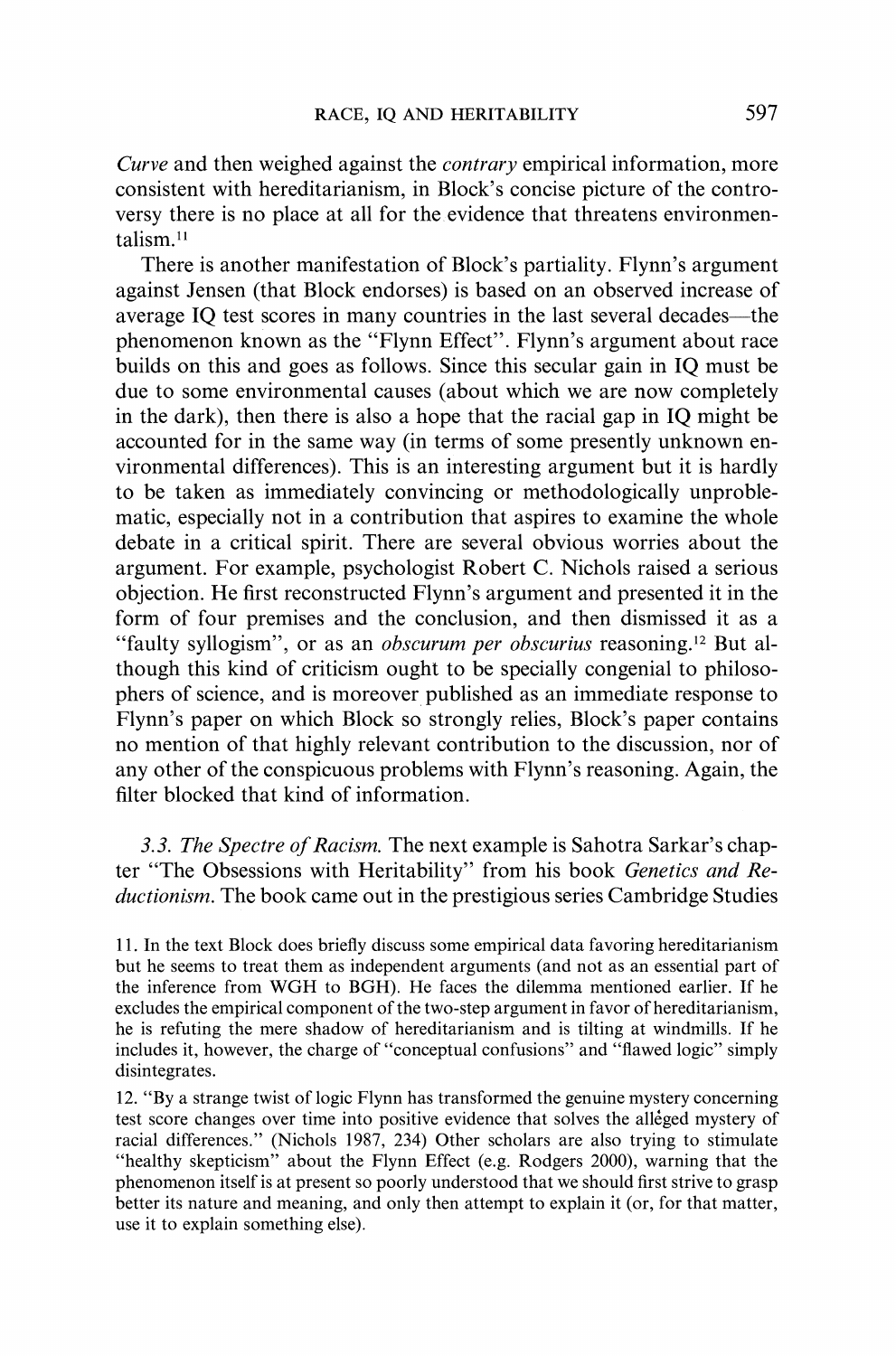**in Philosophy of Biology, which, despite having started only recently, has already given us some extremely important contributions to the field. The series is advertised as "publishing the very best work in the philosophy of biology". In the case of Sarkar's book, however, the application of these high standards is not always visible.** 

**After uncritically rehashing the old arguments against the use of heritability (based on the possibility of statistical correlation and statistical interaction), Sarkar clinches his attack with a standard speculation about motives: "It is hard, therefore, not to suspect that the continued pursuit**  of [heritability] is guided, at least to some extent, by non-cognitive, espe**cially, political factors." (Sarkar 1998, 92) He mentions three sets of considerations that point to that conclusion, all of which are utterly inadequate to establish such a sweeping and indiscriminate political accusation. I will comment only on two of them, because they nicely illustrate the scope of ignorance that cripples philosophical discussions about race, genetics and IQ.** 

**(i) Sarkar infers political motivation from the fact that "the traits for which [heritability] continues to be pursued often include those carrying social judgments, even if they are ill-defined." (Sarkar 1998, 93) After giving examples of religiosity and IQ, Sarkar continues:** 

**Bouchard [ ... ] reports relatively high values of [heritability] for "openness," "agreeableness," "conscientiousness," "neuroticism,"**  and "extroversion," each of which is a trait that carries social judgment. **(Sarkar 1998, 93; italics added)** 

**Sarkar's point is very clear: the continued pursuit of heritability must be politically motivated because the traits whose heritability is studied often include those carrying social judgment, like the five traits mentioned (openness, agreeableness, conscientiousness, neuroticism, and extroversion). Indeed, why were exactly these five traits singled out for heritability studies? One possibility is, as Sarkar suggests, that some people had a sinister political intention to take traits "that carry social judgment" and then perform a heritability analysis in order to develop the hereditarian argument and justify the oppression of certain social groups.** 

**But acquaintance with some very basic psychology points to a much simpler and quite benign explanation for the choice of the quintuple.**  Namely, these five traits are known in psychology as the five main person**ality traits. If one happens to know this, it becomes quite obvious that these traits w'ere put in the foreground not by Bouchard, but by the wide consensus of personality psychologists. And then, there is absolutely no need to invent a right-wing conspiracy of scientists in behavior genetics. The traits in question became salient in psychology simply because they emerged as very robust results of the systematic empirical research on**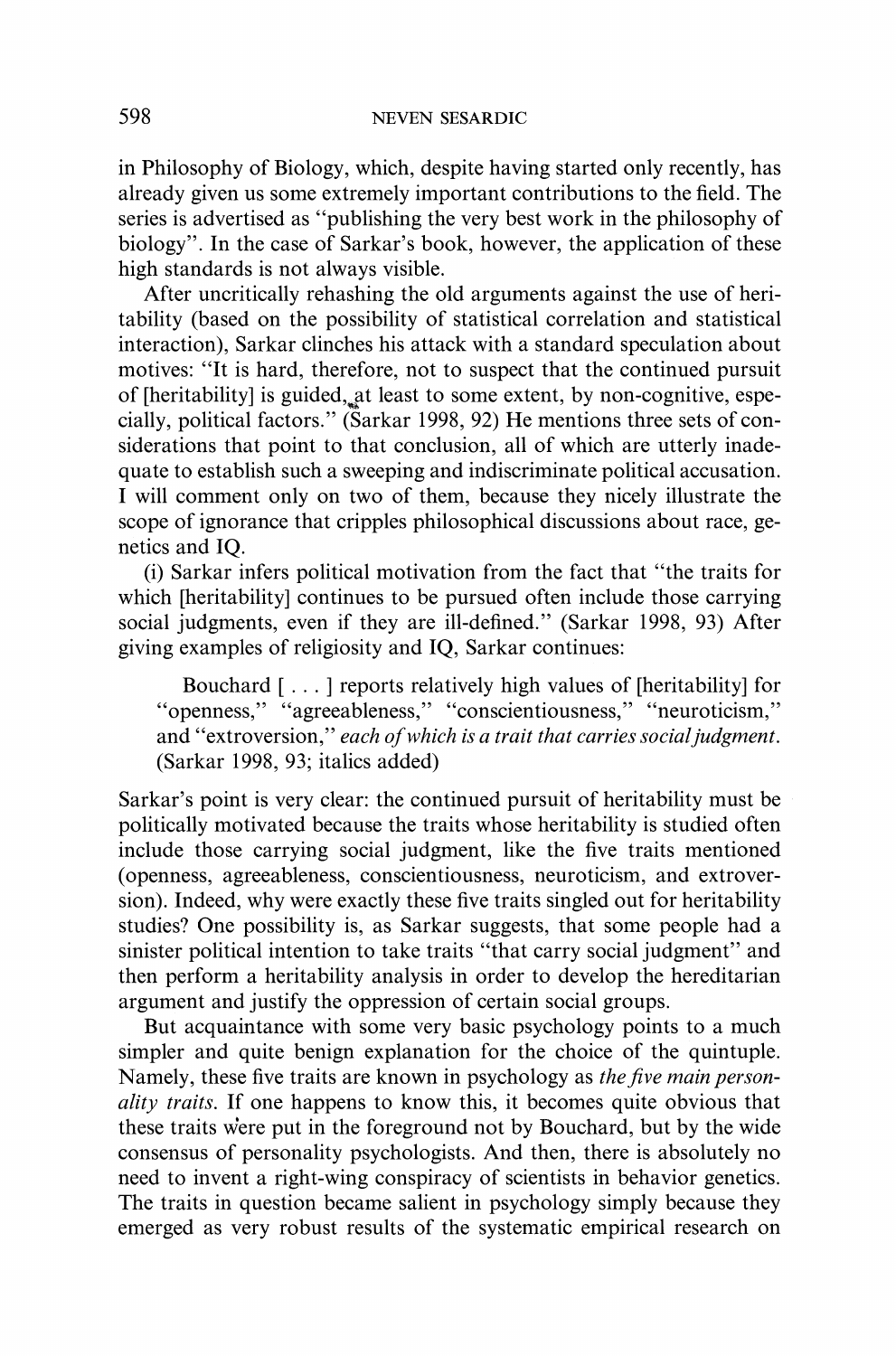**human personality. (Needless to say, one can also criticize the way these traits were picked out as "the big five" but that would be a completely different topic, unrelated to discussions about heritability.)** 

**(ii) Sarkar fortifies his imputation of political motives by introducing another consideration as well. He says that it is "hard not to suspect" that research on heritability is guided by political factors because "the work on [heritability] and IQ has been routinely used to argue for genetic inferiority of certain groups, particularly African-Americans." (1998, 92- 93) There is no argument here at all. Sarkar just asserts (without offering any evidence) that scholars who accept the genetic explanation of the racial IQ difference entered this research area just because they wanted to give an aura of scientific respectability to their racist prejudices. The crudeness of this way of dismissing a whole research program boggles the mind.** 

**But ironically, Sarkar himself provides the best refutation of his own claim. Speaking about those authors who advocated the genetic account of the IQ differences between ethnic groups Sarkar gives reference to Richard Herrnstein's article "IQ" from Atlantic Monthly (1971) and his book IQ in the Meritocracy (1973). In reality, however, Herrnstein at that time did not subscribe to the genetic hypothesis about white-black IQ variation. In the early 1970s he disagreed with Jensen, and it was only later that he changed his mind, and was converted to hereditarianism with respect to racial differences. In the book IQ in the Meritocracy, Herrnstein complained about frequent misinterpretations of his views, and distanced himself from Jensen very explicitly:** 

**My article took what might be called an explicitly agnostic stand on racial (i.e., black white) differences in tested intelligence.... I believe that racial and ethnic group differences are hard to pin down as regards inheritance. My interest was not race, but social class differences. (Herrnstein 1973, 12)** 

**As one of the authors of The Bell Curve, Herrnstein has become notorious for his views on race, genetics and IQ. This may be a reason why many people who did not take trouble to study the sources tend to believe that he must then have defended the very same ideas in his writings from the early 1970s, which also gave rise to a heated political controversy. But although this mistake is in a sense expected from lay readers, it is disturbing when it is found in a high-profile philosophical publication.** 

**Another philosopher (by the way, a winner of the Lakatos award for philosophy of science) who made the same mistake, is Michael Dummett (1981, 295-296). He also accused Herrnstein of racism although at that time Herrnstein had resolutely refused to take a stand on issues involving race. Rather than being a mere oversight, however, Dummett's error looks more like a natural consequence of the quick and perfunctory method he**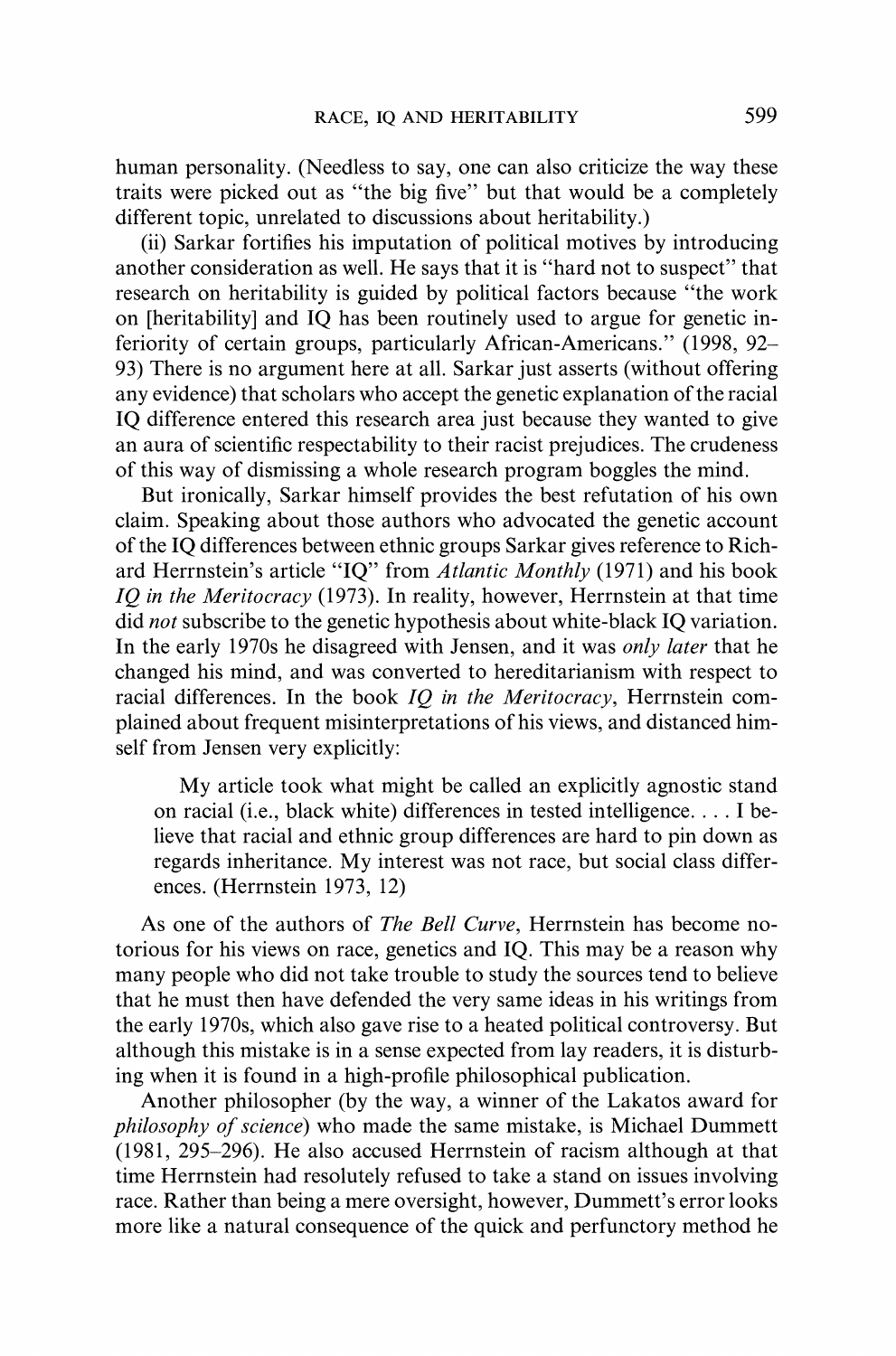**recommends for reaching conclusions in this context. Namely, he claims that "it should seem ... obvious that contemporary psychologists in the United States and Britain, advancing the thesis of the hereditary inferiority of Negro intelligence, are. .. reflecting prejudices still widespread in these countries", and that hereditarianism about racial differences and IQ, "so obviously conforming to a palpably powerful prejudice, can be set aside**  by any rational judge without further examination" (296, 298, italics added). **In other words, it is suggested that the views in question can (and should) be rejected without looking into the relevant empirical evidence at all!** 

**Although one cannot help feeling a peculiar sort of admiration for Dummett's candor here, the fact that he was ready to publicly defend such an idea is yet another indication that the situation in our field has deteriorated to the point that it is necessary to ring the alarm bell. For, it is not only that philosophers of science tend to make judgments about certain scientific issues without seriously studying the literature, or without even properly understanding the theories they attack. Now, in addition, we have a thinker of Dummett's stature openly defending an epistemic norm that legitimizes this awkward way of forming beliefs.** 

**4. Conclusion. Why is this small segment of contemporary philosophy of science in such a sorry state? On reflection, I prefer to leave this question as an exercise for the reader. My aim in this paper is to criticize a deviant philosophical trend, not to explain how it came about or why it spread.** 

#### **REFERENCES**

- **Block, Ned (1974), Letter to Psychology Today (March).**
- **. (1995), "How Heritability Misleads About Race", Cognition 56: 99-128.**
- **. and Gerald Dworkin (eds.) (1976), The IQ Controversy. New York: Pantheon.**
- **Brody, Nathan (1992), Intelligence. San Diego: Academic Press.**
- Brown, James R. (1998), "Intellectual Tithing", *International Studies in the Philosophy of* **Science 12: 5.**
- **Bunge, Mario (1996), "In Praise of Intolerance to Charlatanism in Academia", in Paul**  Gross, Norman Levitt, and Martin W. Lewis (eds.), The Flight from Science and Reason. **Baltimore and London: Johns Hopkins University Press, 96-115.**
- **Crow, James F. (1969), "Genetic Theories and Influences: Comments on the Values of Diversity", in Environment, Heredity and Intelligence (Harvard Educational Review Reprint Series No. 2), 153-161.**
- **Daniels, Norman (1976), "IQ, Heritability and Human Nature", in Robert S. Cohen et al. (eds.), PSA 1974. Dordrecht: Reidel, 143-180.**
- **Davis, Bernard (1986), Storm over Biology. Buffalo, N.Y.: Prometheus Books, 1986.**
- **Dummett, Michael (1981), "Ought Research to Be Unrestricted?", Grazer Philosophische Studien 12-13: 281-298.**

**Flynn, James R. (1980), Race, IQ and Jensen. London: Routledge & Kegan Paul.** 

- **. (1987), "Race and IQ: Jensen's Case Refuted", in Sohan Modgil and Celia Modgil (eds.), Arthur Jensen: Consensus and Controversy. London: Falmer Press, 221-232.** 
	- **. (1989), "Rushton, Evolution, and Race: An Essay on Intelligence and Race", Psychologist 2: 363-366.**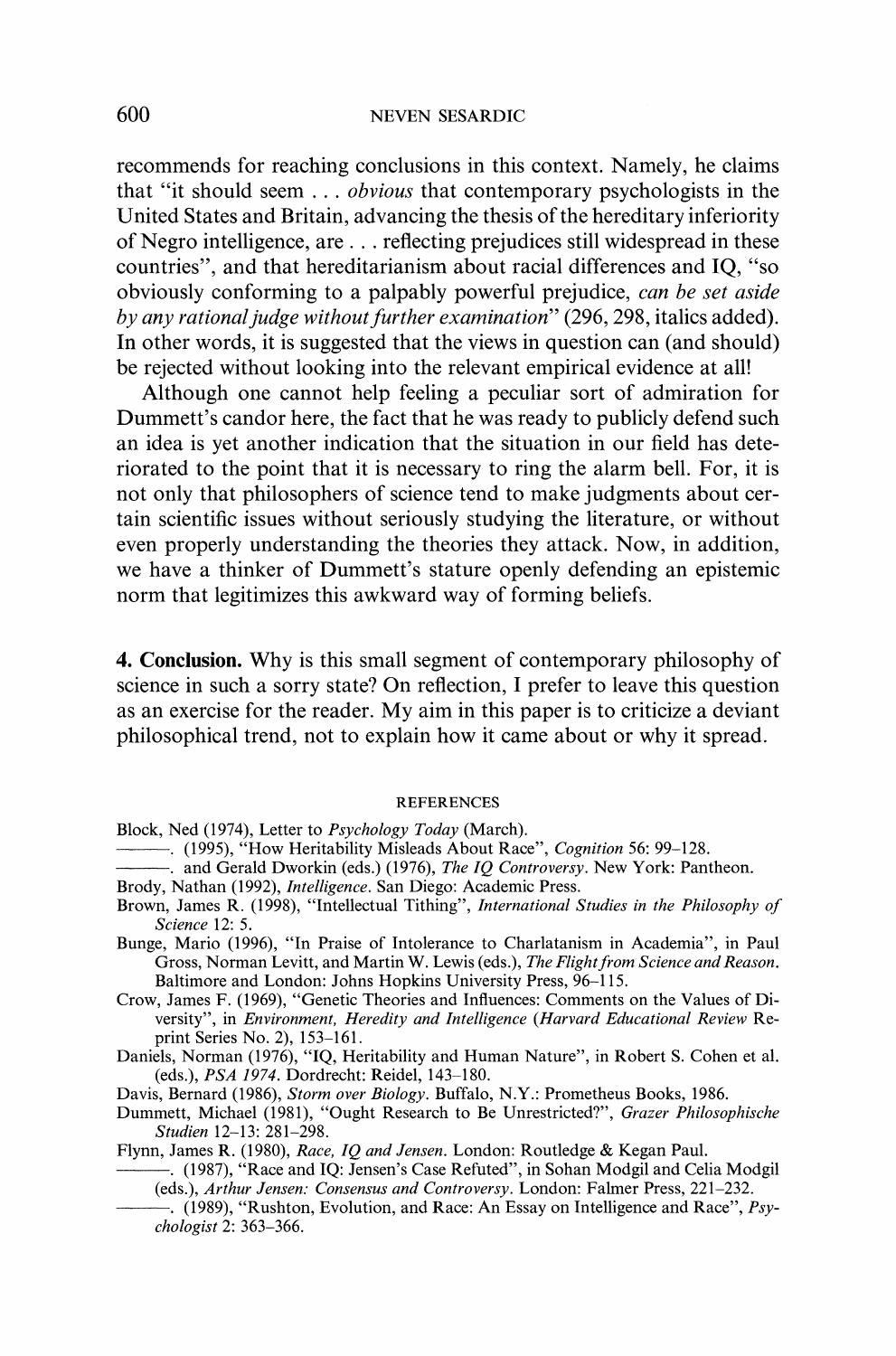**. (1999a), "Evidence Against Rushton: The Genetic Loading of WISC-R Subtests and the Causes of Between-Group Differences", Personality and Individual Differences 26: 373-379.** 

**\* (1999b), "Searching for Justice: The Discovery of IQ Gains Over Time", American Psychologist 54: 5-19.** 

**Gould, Stephen J. (1981), The Mismeasure of Man. Harmondsworth: Penguin.** 

**Herrnstein, Richard J. (1971), "IQ", Atlantic Monthly (September): 43-64.** 

- **. (1973), IQ in the Meritocracy. Boston and Toronto: Atlantic Monthly Press.**
- **. and Charles Murray (1994), The Bell Curve: Intelligence and Class Structure in. American Life. New York: Free Press.**
- **Jensen, Arthur R. (1968), "Another Look at Culture-Fair Tests", in Measurement for Educational Planning: Western Regional Conference on Testing Problems. Berkeley: Educational Testing Service, Western Office, 50-104.** 
	- **. (1969a), "How Much Can We Boost I.Q. and Scholastic Achievement?", Harvard Educational Review 39: 1-123.**
	- **. (1969b), "Reducing the Heredity-Environment Uncertainty", in Environment, Heredity and Intelligence (Harvard Educational Review Reprint Series No. 2), 209-243.**

**(1972), Genetics and Education. London: Methuen.** 

**(1973a), Educability and Group Differences. New York: Harper & Row.** 

**(1973b), Educational Differences. London: Methuen.** 

**. (1976), "Race and Genetics of Intelligence: A Reply to Lewontin", reprinted in Block and Dworkin (1976), 93-106. Originally appeared in Bulletin of the Atomic Scientists May 1970.** 

**. (1981a), Straight Talk about Mental Tests. New York: Free Press.** 

**(1981b), "Obstacles, Problems, and Pitfalls in Differential Psychology", in Sandra**  Scarr (ed.), Race, Social Class, and Individual Differences in I.Q. Hillsdale, N.J.: Erl**baum, 483-514.** 

**. (1982), "The Debunking of Scientific Fossils and Straw Persons", Contemporary Education Review 1: 121-135.** 

**\* (1994), "Race and IQ Scores", in Robert. J. Sternberg (ed.), Encyclopedia of Human Intelligence. New York: Macmillan, 899-907.** 

**\* (1998), The g Factor: The Science of Mental Ability. Westport, Conn.: Praeger.** 

**Kitcher, Philip (1984), "The Case Against Sociobiology", The New York Times Book Review (May 20): 9.** 

**(1997), The Lives to Come. New York: Touchstone Books.** 

**(1998), "A Plea for Science Studies", in Noretta Koertge (ed.), A House Built on Sand. New York and Oxford: Oxford University Press, 32-56.** 

**Lewontin, Richard C. (1975), "Genetic Aspects of Intelligence", Annual Review of Genetics 9: 387-405.** 

**. (1976), "Race and Intelligence", reprinted in Block and Dworkin 1976, 79-92. Originally appeared in Bulletin of the Atomic Scientists May 1970.** 

- **Longino, Helen E. (1990), Science As Social Knowledge. Princeton: Princeton University Press.**
- **Mackintosh, Nicholas J. (1998), IQ and Human Intelligence. Oxford: Oxford University Press.**
- **Michael, John S. (1988), "A New Look at Morton's Craniological Research", Current Anthropology 29: 349-354.**

**Neisser, Ulric (1997), "Never a Dull Moment", American Psychologist 52: 79-81.** 

**Nichols, Robert C. (1987), "Reply to Flynn", in Sohan Modgil and Celia Modgil (eds.), Arthur Jensen: Consensus and Controversy. London: Falmer Press, 233-235.** 

Papineau, David (1982), "Nature and Nurture", Journal of Medical Ethics 8: 96-99.

- **Richardson, Robert C. (1984), "Biology and Ideology: The Interpenetration of Science and Values", Philosophy of Science 51: 396-420.**
- **Rodgers, Joseph L. (2000), "A Critique of the Flynn Effect: Massive IQ Gains, Methodological Artifacts, or Both?", Intelligence 26: 337-356.**
- **Rose, Steven, Richard C. Lewontin, and Leon J. Kamin (1984), Not In Our Genes. Harmondsworth: Penguin.**